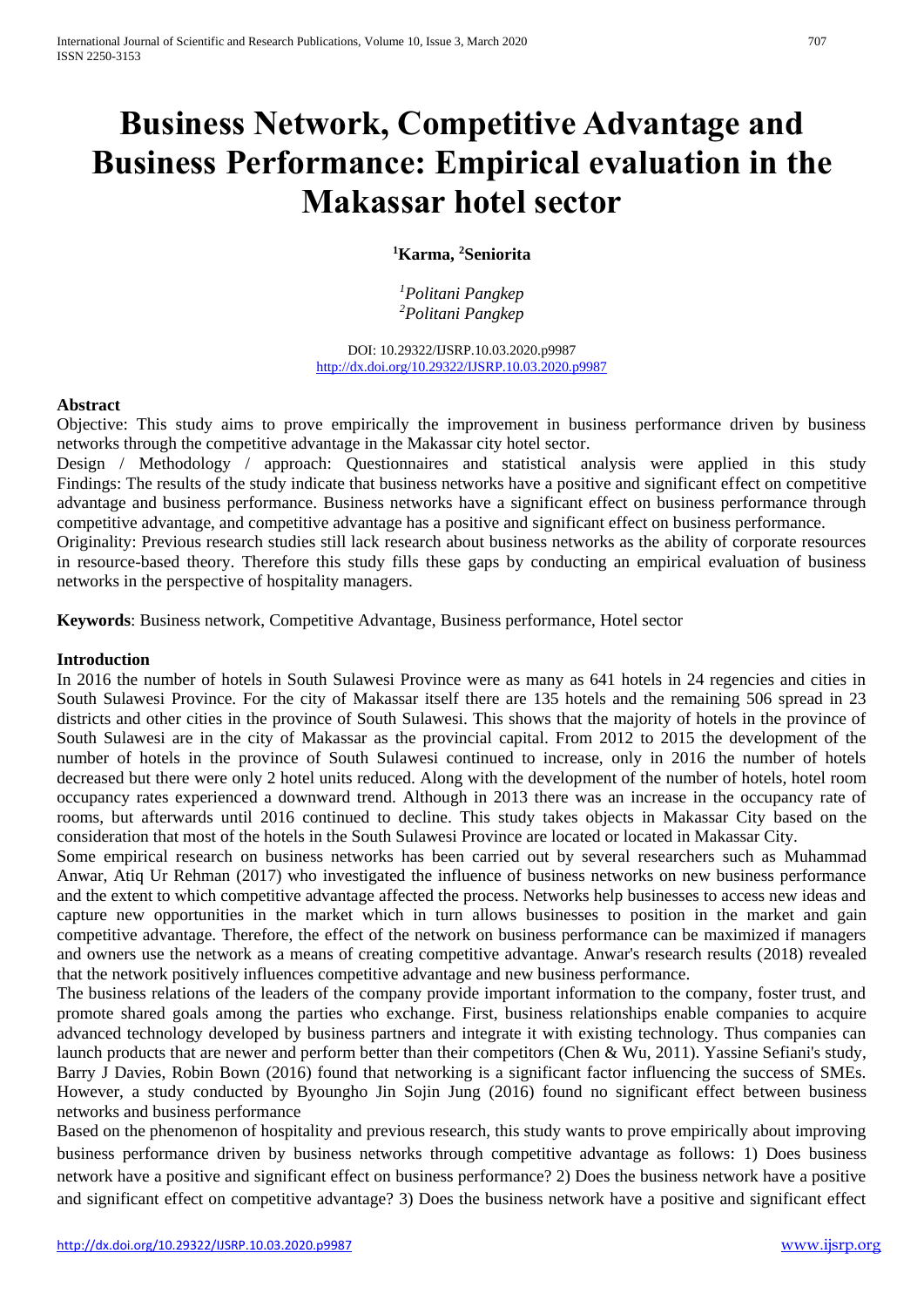on business performance through competitive advantage? 4) Does competitive advantage have a positive and significant effect on business performance?

## **Literature review**

#### **Resource-based theory**

Barney in his article in his 1991 resource-based view argues that sustainable competitive advantage comes from the company's valuable and scarce resources and control capabilities, which cannot be replicated, and cannot be substituted. These resources and capabilities can be seen as a collection of tangible and intangible assets, including company management skills, processes and organizational routines, as well as information and knowledge that they control (Barney, Wright, & Ketchen, 2001). The history of corporate resource-based views as cited by Debadutta Panda Sriharsha Reddy (2016) can be traced from Robinson's theoretical work in 1933 from his book on the economy of imperfect competition and Chamberlin's 1933 from his book on monopolistic competition theory and Penrose's 1959 from the theory of company growth. Clulow et al. (2007) cited by Debadutta Panda Sriharsha Reddy (2016) explained that resource-based views are also discussed in relation to customers where customer value greatly contributes to real and unreal company resources and competencies. The resource-based view (RBV) has evolved into a resource-based theory (RBT), and vice versa that the use of the term resource-based view has diminished, reflecting the view of the research community. The use of the term resource-based theory shows a picture of a contemporary theoretical framework. Resources and capabilities are the main constructs in resource-based theory. Resources refer to tangible and intangible assets that companies use to understand and implement their strategies Barney and Arikan, 2001 in Kozlenkova, Samaha, & Palmatier (2013). The word resource refers to something that an organization can pull to achieve its goals. Barney and Hesterly (2012) cited by Kozlenkova et al. (2013) suggest four main resource categories: physical, financial, human, and organizational. Capability is a part of a company's resources, representing the company's specific resources that are not transferable in an organization whose purpose is to increase the productivity of other resources owned by the company that are generally based on information, tangible or intangible processes that enable the company to deploy resources others more efficiently thereby increasing the productivity of these resources. Thus, capability is a special type of resource whose purpose is to increase the productivity of other resources owned by Makadok (2001) in Kozlenkova et al. (2013).

## **Business network**

Wu, (2011) explains that business networks refer to the bonds between organizations built by companies and key business actors that aim to access broad areas of knowledge, resources, and complementary capabilities of partners to carry out innovation activities. His studies focus on four specific types of business relationships, namely ties with competitors, relationships with university institutions, relationships with suppliers and relationships with users. Wu's study, (2011) recognizes that companies are embedded in complex and diverse business networks / ties and empirically shows that different types of business ties have relatively different impacts on product innovation. Jasmine Tata Sameer Prasad, (2015) explains that businesses that have built high levels of trust and obligation in their relationships with network contacts can gain greater access to information and resources needed for business success. Törnroos & Holmlund, (2006) describe three forms of network layers that reveal content and structure in business networks, namely the production network layer, the resource network layer, and the social network layer. These layers affect each other in complicated ways. Three network layers are embedded in business networks and reflect various types of actors in business networks. First, the company actors refer to the actors who are companies that carry out production activities in the business network. Corporate actors connected in business networks involved in production activities constitute the business network production network layer. This network layer is limited by the value chain and is closely related to the products / services and systems produced. Second, resource actors provide important resources needed to carry out production activities that are not owned by company actors. Resources can be in the form of financial resources, technological knowledge, marketing and others. These actors for example consultants, banks, insurance companies, or forwarding agents. Together with corporate actors, these actors constitute a network layer of resources within a particular business network. The resource network layer consists of more actors than the production network layer and is more difficult to limit, because of the many types of resource actors involved. The network layer of resources in a business network consists of a network of interrelated corporate actors and resource actors who use and combine web competencies. The third network layer refers to a network of human actors who are interconnected in business networks. This layer consists of networks of actors at the individual level, and reflects how people and groups of people in various companies in business networks interact. Individuals and groups are important carriers and providers of knowledge, they act as representatives of the company and they make important decisions. Brownhilder Ngek Neneh, (2017) examines the relationship between customer orientation, network relations and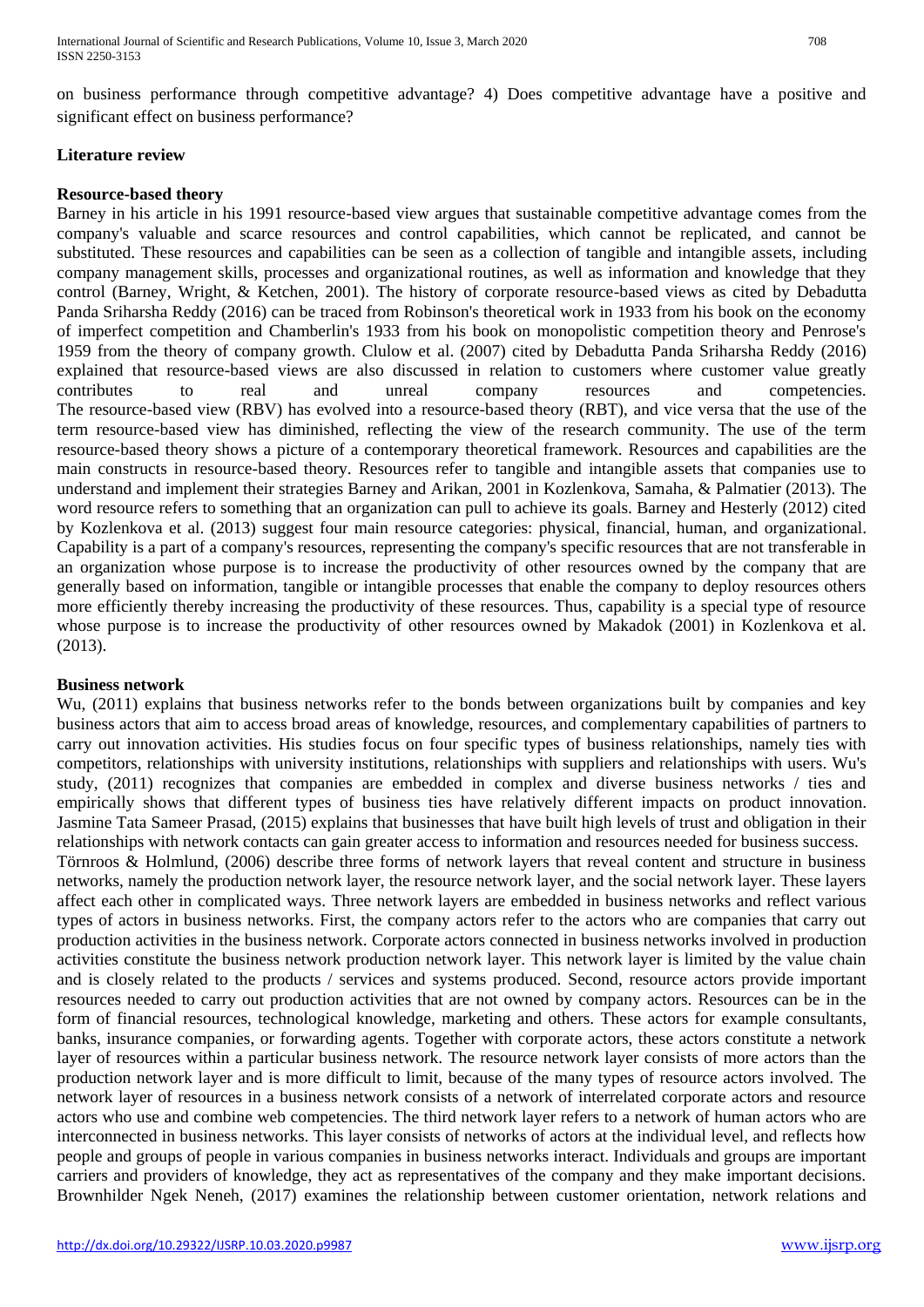company performance in the context of developing countries. The research shows that the relationship between customer orientation and company performance is more positive when business relationships and social networks are high, this suggests the need for businesses to use their network relationships to improve their performance and also the implications of network bond performance on the internal strategic orientation of the business. Therefore, when business relationships and social networks are developed properly and utilized effectively, it can improve business competitiveness and performance.

Victor Zengyu Huang Anup Nandialath Abdulkareem Kassim Alsayaghi Emine Esra Karadeniz, (2013) conducted a study that focused on networks and relationships and explained the emergence of entrepreneurial-based networks, developing and changing over time. Social relationships play an important role in building a company. Entrepreneurs use their social capital to access resources in each phase of the establishment process. By emphasizing the social attachment of economic activities, and departing from the nature, culture, and personality perspective, each phase of building a business requires a different emphasis and nature of the advisory network, depending on sociodemographic factors. The use of social networks by entrepreneurs really influences demographic differences. By using the perspective of social networking will be able to generalize between countries. Sources of advice used by new company founders and their social networks as a whole are essential for providing resources and knowledge for businesses. This strengthens the company's absorption capacity which in turn is associated with improved performance.

Klerk & Saayman, (2012) investigated the network behavior of festival entrepreneurs, who considered that relationships (networks) were very important for entrepreneurs and relied heavily on event suppliers and coordinators to support their business and adapt to changing needs and their environment. This implies that festival management and the tourism industry recognize the value of networking opportunities for entrepreneurs. Networks should also be facilitated between organizational management and entrepreneurs involved to build managerial skills and their networks, which implies that a more structured approach must be followed when organizers want to attract or even foster relationship problems to support the formation of trust between the parties involved. A better sense of community among entrepreneurs to share ideas and improve their business through networking initiatives. The tourism industry is considered a community industry, therefore factors such as trust and relationships are identified as important issues and key factors in entrepreneurial success.

Sheng, Zhou, & Li, (2011) in their study investigated the role of social relations in the developing economy in China. The influence of social ties depends on the institutional and market environment. Relational governance is divided into two types of social ties, namely business and politics. This distinction is important because business and political relations capture two different aspects of relational governance and provide access to different resources. The reason is that with market resources and long-term orientation, business relationships must have a stronger performance impact than political relations, which provide regulatory resources and are short-term in nature. The results confirm that business ties have a stronger effect on performance than political relations. The role of political relations decreases as institutional infrastructure increases, while business relations remain prominent. Because institutions (formal and informal) tend to change gradually which reveals the dynamic role of social ties in changing the institutional environment.

Ritter, Wilkinson, & Johnston, (2002) provide the view that business network relationships are not limited to one type of partner, relationships are important ways of interaction in many or even all areas of economic exchange, including: Relationships with customers; to be truly customer-oriented, a company needs to develop a good working relationship with its customers because it is this relationship that allows companies to understand customer needs and to serve them according to their needs. Relations with suppliers; no company produces its own products and services, but it is embedded in a complex value creation system that only functions competitively if good business relationships are developed. Innovation Network; is a locus of innovation because strong relationships with suppliers, customers, consultants, research institutions and governments are essential for knowledge creation and technology transfer.

## **Competitive advantage**

Ma (1999) explains that competitive advantage arises from differences among companies along the dimensions of company attributes and characteristics that allow one company to create customer value better than another. A company's competitive advantage often arises from one or more than three sources: ownership-based; skills-based; and access based. That is, companies can gain an advantage by owning or owning assets or certain valuable factors, for example strong market positions, unique endowment of resources, or reputation with opportunities or rights to gain superior access to inputs and markets, for example exclusive relationships with suppliers or channels distribution; by superior knowledge, competence, or ability to conduct and manage business processes. Ma (1999) further explained that competitive advantage consists of three sources, namely: 1) Ownership-based sources of advantage refer to any asset or factor under company ownership where the company can benefit from competitors in better serving customers. Namely, by having certain characteristics or with certain statuses, the company enjoys advantages over the others. The source of ownership-based excellence lies within the company. 2) Access-based source of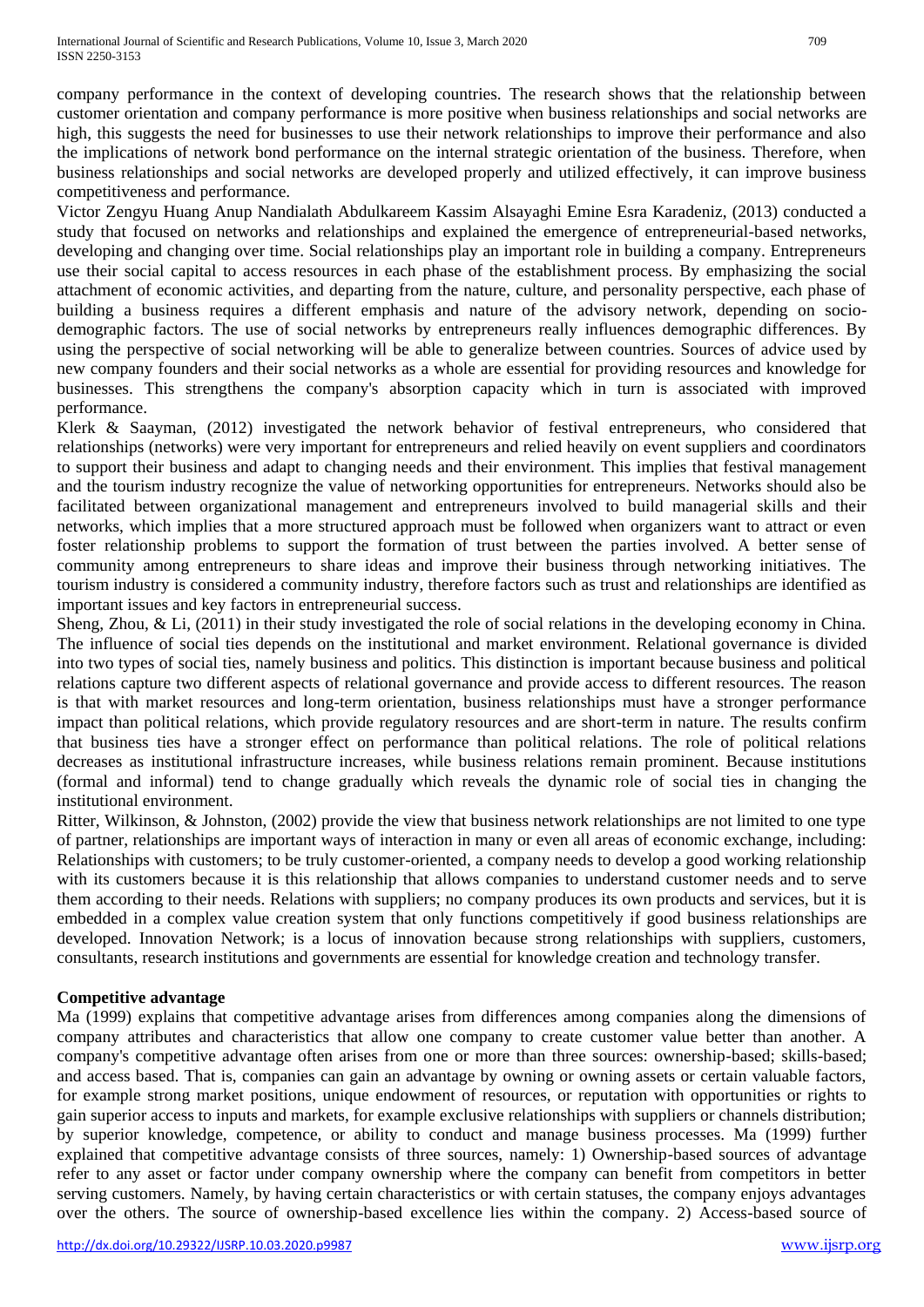excellence refers to the possibility that the company enjoys a competitive advantage over competitors because it has superior access to factor markets, namely resource inputs or product markets, that is customers or have access that is totally unavailable to competitors. This access depends on the ability of the company to utilize its resources and skills, knowledge and expertise, market reach, and the strength and authority of other business or non-business entities. That is, the source of excellence based on access lies in the company's external relations with other related parties in its operating environment. Examples include company relationships with suppliers, partners, distributors, licensing authorities, government agencies responsible for sales or import / export quotas, or agencies that oversee approvals for the introduction of certain products or services. 3) Skill-based sources of excellence refer to the knowledge, competencies, and abilities of a company that enable it to carry out its business processes more effectively and efficiently than competitors. Different from access-based sources that are outside the company, these sources are located primarily within the company. Different from ownership-based sources that lie in the status or ownership of a company, skill-based sources depend on the company's ability to actually do something to do business in manufacturing, selling products and providing services. Sources of this advantage include, for example, strength in the R&D process, technical knowledge, in-depth customer knowledge, the ability to identify market opportunities. Simply put, to achieve any profit in business, companies must look deeply and systematically into what they have, what they know and do, and what they can get. Because profits come from differences in the attributes of any company, be it ownership, access, or knowledge-based, which allows one company to provide customer value better than another, any factor that contributes to the existence or differential enlargement can function as a source of profit company.

Ma (2000) made three observations about competitive advantage and conceptually explored various patterns of relationships between competitive advantage and firm performance. First, competitive advantage is not the same as superior performance. Second, competitive advantage is a relational term. Third, the context is specific. Also explained are the three patterns of the relationship between competitive advantage and company performance: 1) competitive advantage that leads to superior performance; 2) competitive advantage without superior performance, and 3) superior performance without competitive advantage. Its main aim is to help generate a healthy debate among strategists about the usefulness of the construct of competitive advantage for theory making and testing. In presenting these three observations, Ma (2000) suggests improving and operationalizing "competitive advantage." Then conceptually explore the relationship between competitive advantage and performance. It also said that there was no need to determine cost advantages, differentiation advantages, or other types of competitive advantages. If a company has valuable, scarce and incomparable resources, superior performance will occur. That is, the definition of these resources (as the essence of sustainable competitive advantage) already has inherent performance implications. Finally, for competitive advantage to be a theoretically useful construct, it must be better defined and operated.

Porter & Canada (1985) say that the competitive strategy is the relative position of the company in its industry, which determines whether the company's profitability is above or below the industry average. A company that can position itself well can obtain high rates of return even though the industrial structure is not profitable and the average profitability of the industry is simple. The fundamental factor of above-average performance in the long run is sustainable competitive advantage even though the company has a myriad of strengths and weaknesses from its competitors. There are two basic types of competitive advantage proposed by Porter & Canada (1985) that a company can have; low cost or differentiation. The importance of whatever strength or weakness a company has ultimately is a function of its impact on costs or relative differentiation. Furthermore Porter & Canada (1985) put forward three general strategies namely; 1) Cost Leadership; Cost leadership is perhaps the clearest of the three general strategies. In it, the company is determined to be a low-cost producer in its industry. If a company can achieve and maintain overall cost leadership, it will be a player above the average in its industry as long as it can manage prices at or near the industry average. At prices that are equal or lower than their rivals, the low cost position of the cost leader translates into higher returns. 2) Differentiation; in the differentiation strategy, the company strives to be unique in its industry along several dimensions that are widely valued by buyers. It selects one or more attributes that many buyers in the industry consider important, and uniquely positions itself to meet those needs. Means of differentiation are typical for each industry. Differentiation can be based on the product itself, the shipping system sold, the marketing approach, and various other factors. A company that can achieve and maintain differentiation will be an above-average player in the industry if the premium price exceeds the extra costs incurred as something unique. Therefore, a differentiator must always look for ways to differentiate from a price premium greater than the cost of differentiation. A differentiator cannot ignore the cost position, because the premium price will be canceled by a very low cost position. A differentiator thus aims at cost parity or closeness to competitors, by reducing costs in all areas that do not affect differentiation. The logic of the differentiation strategy requires that companies choose attributes to distinguish themselves that are different from their competitors. Companies must be truly unique in something or be considered unique if they expect premium prices. In contrast to cost leadership, however, there is more than one successful differentiation strategy in an industry if there are a number of attributes that are widely valued by buyers. 3) Focus; The third generic strategy is focus. This strategy is very different from the others because it relies on the choice of a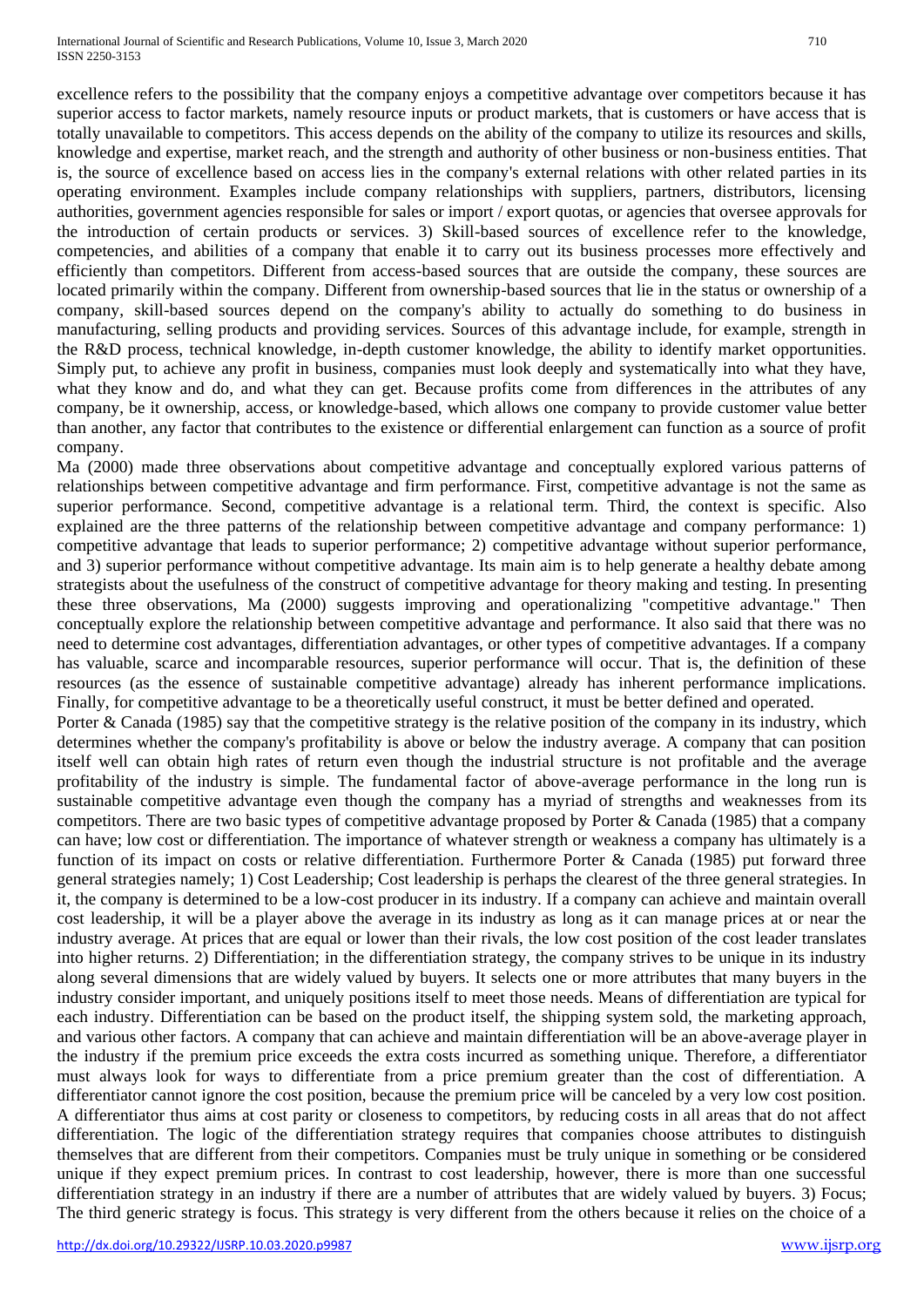narrow competitive scope in an industry. Focusers choose segments or groups of segments in the industry and adjust strategies to serve them by setting aside others. By optimizing its strategy for the target segment, the focuser strives to achieve competitive advantage in its target segment even though it does not have a competitive advantage. The focus strategy has two variants. In a cost focus, a company seeks cost advantages in its target segment, while in the focus of differentiation, a company seeks differentiation in its target segment. Both focus strategy variants depend on the difference between the focusing target segment and other segments in the industry. The target segment must have buyers with unusual needs or the production and shipping system that serves the target segment must be different from other industry segments. The cost focus exploits differences in cost behavior across segments, while the differentiation focus utilizes the specific needs of buyers in certain segments. Such differences imply that the segment is poorly served by broadly targeted competitors who serve them at the same time as they serve others. Thus, the focuser can achieve competitive advantage by dedicating himself exclusively to segments. The extent of targets is clearly a matter of level, but the essence of focus is the exploitation of narrow target differences from the industry balance.

D. Passemard Brian H. Kleiner (2000) examines competitive advantage in the global industry, he explains that to create competitive advantage, companies are required to advance, innovate, and find the best competitive opportunities and exploit them. The company should not stop improving the quality of its products and methods. Its main role is to take risks and invest. A country succeeds in a sector when the national framework creates a favorable environment for this ongoing effort, and when capacity is given to companies to be strategically aggressive and react quickly. Sustainable competitive advantage in the long run requires these benefits to be continuously improved because of sustainable investment policies. To maintain this advantage, companies must adopt continuous evolution, which is not easy from an organizational point of view. Internationally, success is needed to be able to change domestic positions into global ones.

Devlin, Ennew, Devlin, & Ennew (2006) conducted research to understand competitive advantage in retail financial services. It was explained that For services that are very intangible and also mentally complex, there is a greater dependence on factors throughout the organization, such as reputation, image and service quality, in an effort to add value and gain competitive advantage. Such an approach helps in accommodating customer dependence on experience and in particular the quality of trust in service evaluation. It was also explained that a wider and more sophisticated target market would further enhance the ability of service providers to develop sources of competitive advantage based on more specific factors such as price and service features.

Kamukama (2013) examines intellectual capital as an unseen source of corporate competitive advantage, the aim of which is to examine the individual contribution of the intellectual capital element to competitive advantage by exploring the extent to which the element of intellectual capital can explain competitive advantage in the microfinance industry. The study further determined that the dimensions of intellectual capital operate synergistically to influence competitive advantage in microfinance institutions. More importantly, the study provides more explanation for the relative contribution of intellectual capital elements in influencing competitive advantage and establishes the main elements of intellectual capital in influencing the level of competition of microfinance institutions. Its relative contribution to competitive advantage in descending order is structural capital, human capital and relational capital.

Caldwell, Floyd, Taylor, Woodard, & Woodard (2014) explain virtue as a source of competitive advantage, goodness is explained as a management concept which is an action related to intention. This explains how kindness is an important element for leaders in building trust. The importance of kindness is seen as an act or intention to do what is beneficial to others. The implications of applying goodness as a source of competitive advantage can contribute to increasing profits and enhancing relationships in every industry, and in all aspects of life. Jorge Pereira-Moliner Eva M. Pertusa-Ortega Juan José Tarí Maria D. Lopez-Gamero Jose F. Molina-Azorin, (2016) describes the relationship between a proactive environment with a cost competitive advantage and competitive advantage of differentiation. It was explained that hotels that are environmentally proactive can achieve better competitive advantages, they are able to save costs in environmental practices and are able to increase their differentiation and are able to gain a stronger reputation among customers.

Jorge Pereira-Moliner Eva M. Pertusa-Ortega Juan José Tarí Maria D. Lopez-Gamero Jose F. Molina-Azorin (2016) sees that quality management practices and organizational design characteristics are able to drive cost competitive advantage and differentiation. operational systems that are in terms of quality standards in services, and collaboration with intermediaries and suppliers (quality management operational systems) enable people to know how to develop their tasks better (this can increase efficiency, produce fewer errors) and develop more efficient processes through collaboration with other suppliers and intermediaries. When a hotel implements a system When a hotel develops its information system it uses quality information / data to analyze and improve processes and services and maybe even introduce innovations, it will have an impact on service quality. When hotels develop strategic systems, they focus on tourist satisfaction and continuous improvement. All this leads to an increase in competitive advantage in differentiation. Thus, hotels that implement and develop practices that are oriented to cost efficiency and practices that are oriented towards differentiation.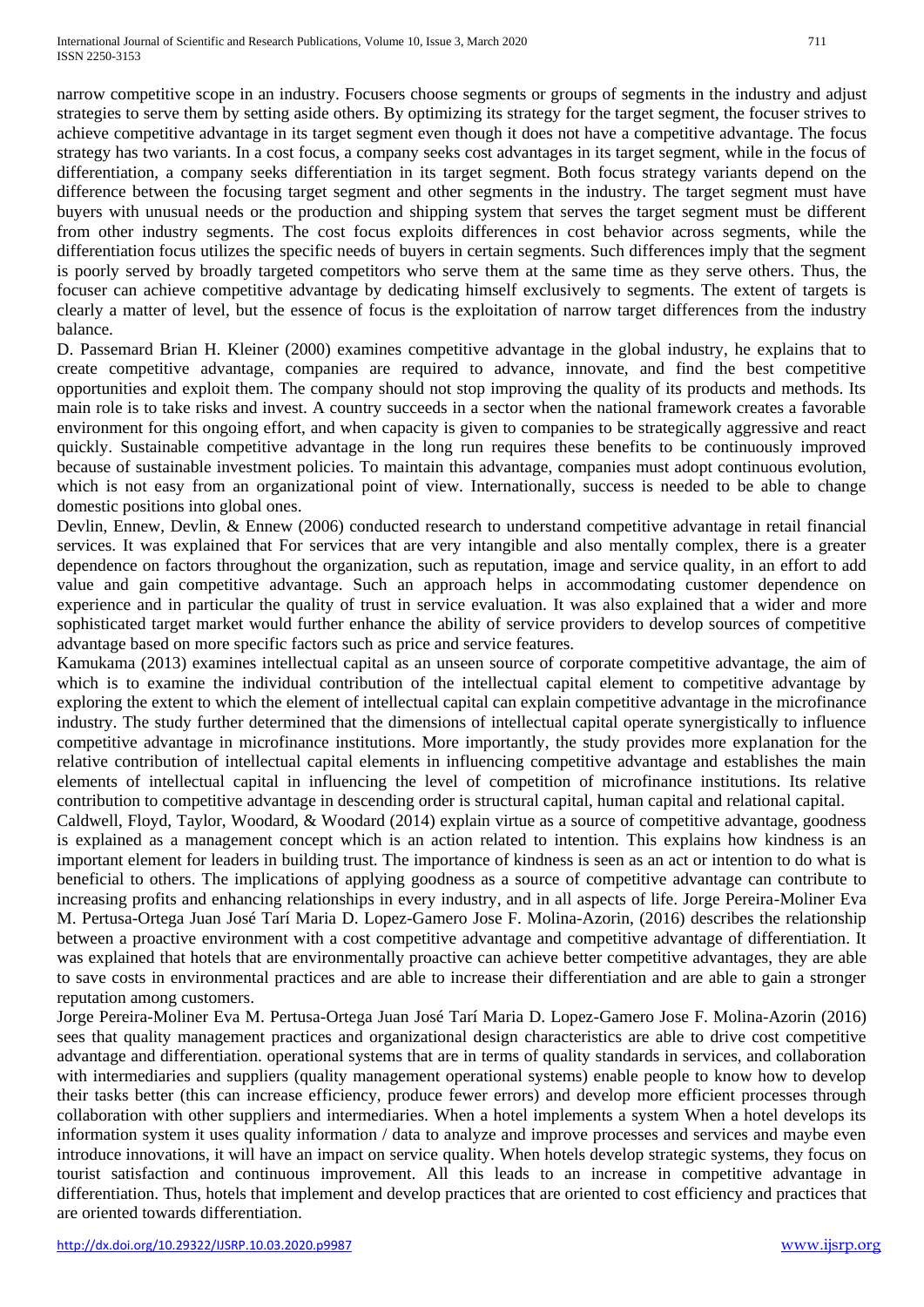Kamila Borsekova Anna Vanova and Katarina Petrikova (2015) propose a conceptual approach to the creation, exploitation and development of competitive advantages that make it possible to create a unique place of tourism space. His research presents a theoretical background for problems at the place level, types, factors and approaches to creating, building and exploiting competitive advantage. The first part of empirical research is aimed at identifying competitive advantage. All respondents asked were able to identify competitive advantages and each person from the expert group determined what was considered a competitive advantage or advantage. Among the competitive advantages of the Slovak region that most often emerge are competitive advantages based on resources, competitive advantages from low costs and competitive advantages of differentiation. An innovative and marketing-oriented approach to tourism development based on the exploitation of unique regional competitive advantages offers new possibilities for increasing employment, creating new jobs, attracting tourists and residents, developing tourismoriented entrepreneurs and overall socioeconomic development.

Bobirca & Cristureanu (2015) citing the explanations of several authors identified five broad categories of investment: human resources, physical resources, knowledge resources, capital resources, and infrastructure. It is said that a country's natural resources are an important source of comparative advantage in tourism. Competitive factors refer to secondary tourism supply. They can be produced and improved by tourism companies or government policies. A destination that is endowed with a wealth of resources may not be as competitive as a destination that is lacking in resources, because the latter may make use of the least much more effectively. A destination that has a tourism vision, sharing this vision among all stakeholders recognizing and understanding both its strengths and weaknesses, developing a positioning strategy and implementing it successfully may be more competitive because of its effective strategic approach.

Hokey Min Hyesung Min (2006) defines the competitive advantage of the hotel industry as the quality of existing services. The survival of a hotel is very dependent on its ability to provide superior service, hotel employees generally believe that the service attributes that contribute the most to their customers' impression of service quality are the cleanliness of guest rooms and the politeness of employees. Atmosphere such as cleanliness, comfort, and decoration are the standard for hotel hospitality. Employee courtesy is also the most important service attribute, because hotel services often require interactions with personnel such as hotel staff. In addition, because previous service quality has a large impact on the patronage behavior of fixed hotel customers, the hotel must not only maintain minimum service failures, but also effectively monitor customer complaints in the event of service failures.

Rapert & Wren (1998) views quality as a viable competitive strategy. A successful company carries out its strategy which is centered on the pursuit of quality. It was found that this single pursuit had a positive impact on operating income and revenue growth. Strategies built on quality can be sustainable because quality is something that not all companies are able to do well. Providing quality services requires commitment in terms of planning, leadership and implementation. This commitment leads to the development of a corporate culture that internalizes a quality orientation in all activities. Thus, companies that have the required skills and resources are better able to pursue quality-based strategies that cannot be carried out by less skilled companies. The advantage that companies get from pursuing a quality-based strategy is that it cannot be copied by other companies. Unique unique competencies must be fostered to support quality orientation so that it serves as a barrier for competitors to adopt similar strategies. Thus this will make excellence based on quality will be relatively more durable.

Kandampully & Duddy (2001) also view that the competitive advantage of the hotel industry is interpreted as the uniqueness of existing services. It is said that when an organization in the hotel and tourism sector makes customers and employees the most important thing, then it is a big change in the way the organization looks at managing and achieving competitive advantage. The service system will maintain positive integrated values that impact customers, employees, managers, organizations and enable an organization to maintain competitive advantage. Service is a reflection of competitive advantage in the hospitality sector because of the uniqueness of its services.

## **Business performance**

Sloma 1980 cited by Tseng & Lee (2014) says that performance is the level of targets achieved by organizations or as an evaluation of the effectiveness of individuals, groups, or organizations. At the individual level, this refers to job satisfaction, goal achievement, and personal adjustment; at the group level, this refers to enthusiasm, cohesion, efficiency, and productivity; and at the organizational level, this is about profit, efficiency, productivity, absenteeism, turnover, and adaptability Ivancevich, (1977) in Tseng & Lee (2014). Lin (2005) quoted by Tseng & Lee (2014) shows that performance is not only about previous achievements, but also includes potential abilities to successfully achieve future goals. Robbins and Coulter (1996) written by Tseng & Lee (2014) further show that performance is an objective fact that exists that provides objective and subjective evaluations. Organizational performance is all behavior related to organizational goals depending on the level of individual contributions to the organization (Borman and Motowidlo, 1993) in Tseng & Lee (2014). The ultimate goal of a company is to improve performance; Therefore, improving organizational performance is at the core of the company's strategic management, which in itself affects the company's prospects (Venkatraman and Ramanujam, 1986) in Tseng & Lee (2014). At present, the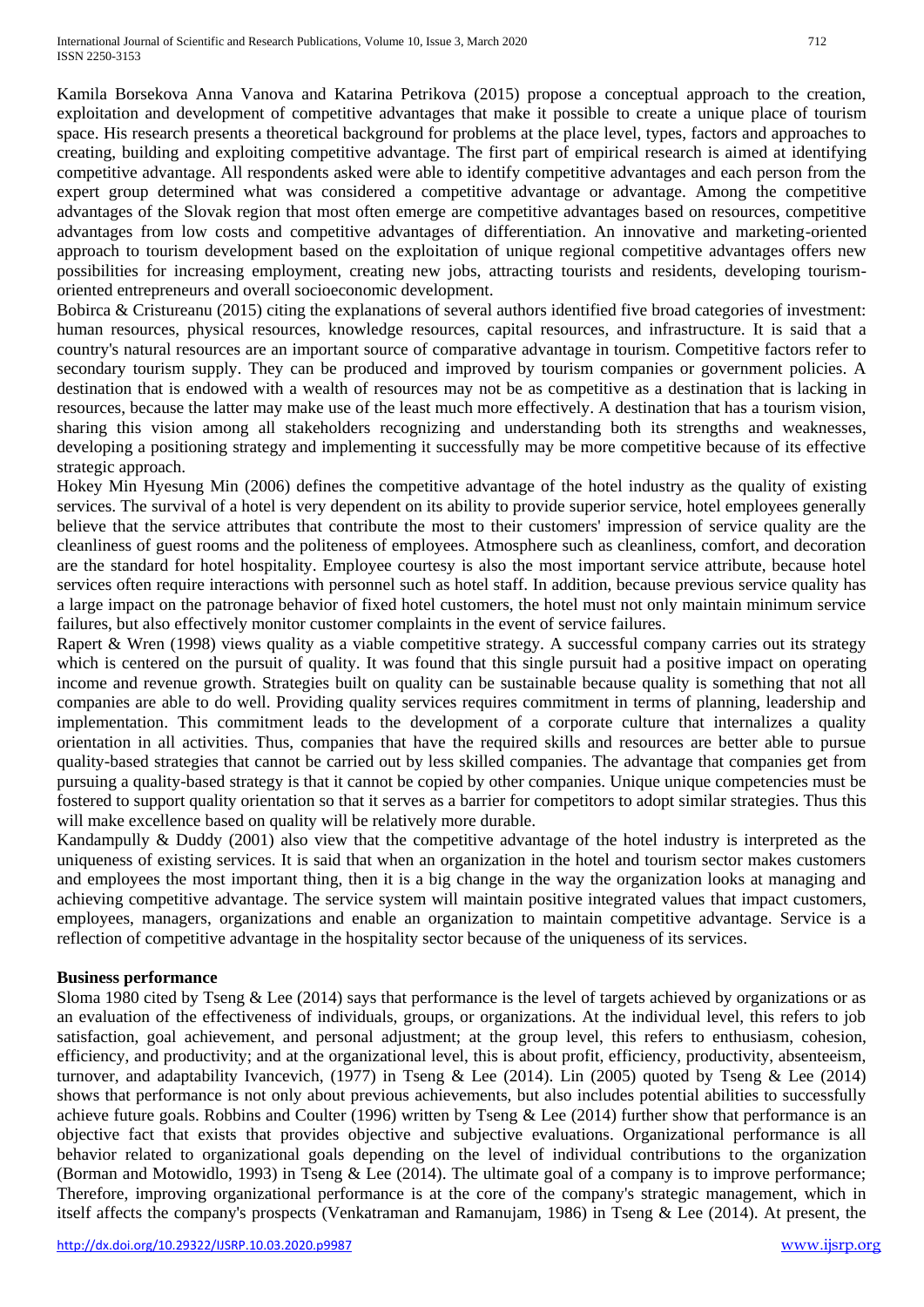performance measurement index is largely based on multivariate effectiveness measures, which itself can be divided into financial and non-financial measurement indices. Venkatraman and Ramanujam (1986) cited by Tseng & Lee, (2014) also assume that performance can not only be measured based on financial measurement indexes, but also by organizational performance, which can be measured based on financial performance, business performance, and organizational effectiveness. Financial performance is measured by standards: return on investment, sales growth rate, and income; while business performance includes not only financial measurement indices, but also includes operational performance that includes market share, product quality, new product introductions, marketing effectiveness, value added production, and other non-financial matters.

N. Gladson Nwokah (2009) quotes from several authors that the goal of measuring final performance is an increase in financial results in a commercial organization. However, this type of measurement of financial results alone does not provide enough information to help direct decision making that will achieve improved performance. Explained further that financial metrics are usually the first type used to evaluate marketing performance. Financial measurements include turnover, contribution margins, and profits. Market share is also used as an indicator of business performance in assessing the extent of customer focus on business performance. They argue that market share is often used to describe the position of an organization in its industrial sector. The implication is usually that the greater the market share, the more successful the organization.

Conceição et al. (2018) which cites the opinion of Slater et al. (2006) explains that performance is defined as the achievement of set goals, which implies that if someone achieves or exceeds the set goals, the person has achieved positive performance. There are two broad groups of indicators that are most commonly used as evidence of performance in organizations, namely financial or non-financial.

Anil Menon, Sundar G. Bharadwaj (1999) uses perceptual measures of marketing performance that are estimated or valued through market share, and sales growth rate to measure marketing performance. Anil Menon, Sundar G. Bharadwaj, (1999) explains that marketing performance or market performance is a common construct (factor) to measure the impact of a company's strategy. The company's strategy is always directed to produce company performance, both in marketing and in finance. Study conducted by Anil Menon, Sundar G. Bharadwaj, (1999) as a measurement of output using marketing performance as measured by three scale items, where the level of achievement or strategy performance is met with expectations for overall sales achievement or performance, and profit.

## **Relationship of business networks to competitive advantage and business performance.**

Haahti (2006) empirically tested a model that described the relationship between perceived uncertainty, networks and export performance. Public officials must encourage SMEs to strengthen their existing foreign networks and facilitate formation through trade missions in other countries. Companies use network strategies to overcome the uncertainties they feel in their environment in order to improve their export performance. The results of the study (Haahti, 2006) found that foreign networks had a significant positive effect on export performance. In other words, SMEs that have relations with foreign entities show better export performance. Smaller SMEs must find alternative sources and / or develop core competencies (eg managerial / technical expertise. Public officials must encourage SMEs to form and / or strengthen existing relationships with members of foreign networks and facilitate the formation of these entities through trade missions.

Mu (2013) emphasizes the importance of network capabilities in new business performance. The performance advantage of the company arises not only from the network structure, but also from the network capabilities. Such a reconfiguration of social network structures can mobilize and collect complementary network resources needed for value creation. Companies must maintain the ability of the network to gain access to network resources for successful innovation in an increasingly open market environment. The idea is that sources of discovery and innovation are distributed in a variety of geographies and organizations, and various inventions must be combined to achieve market success. The benefits derived from networking capabilities give a company the advantage of specialization, cost advantage, complementary resources, flexibility, variety of knowledge and ultimately the benefits associated with innovation. Networking capabilities can help new businesses to take advantage of opportunities that are discovered and serve markets that are not exploited. Networks are essential for finding opportunities and testing ideas and gathering resources for new organizations. The company must have the ability to build, manage and utilize the network for its benefits. By building network capabilities, companies can find new resources that are not known to them so that it helps change the system of obstacles and dependencies faced by the organization. By leveraging network capabilities, companies can change their resource base by intentionally acquiring, releasing, integrating and reconstructing resources at various stages of development to develop new products and services to achieve their goals. Network capabilities can be a powerful weapon for companies to implement open innovation strategies to build a solid business and to gain a sustainable competitive advantage. The company needs to develop the ability of the network from the start to make up for its lack of resources and territory with larger and more established competitors. The company can advance its own business model by utilizing the intellectual property of its network partners.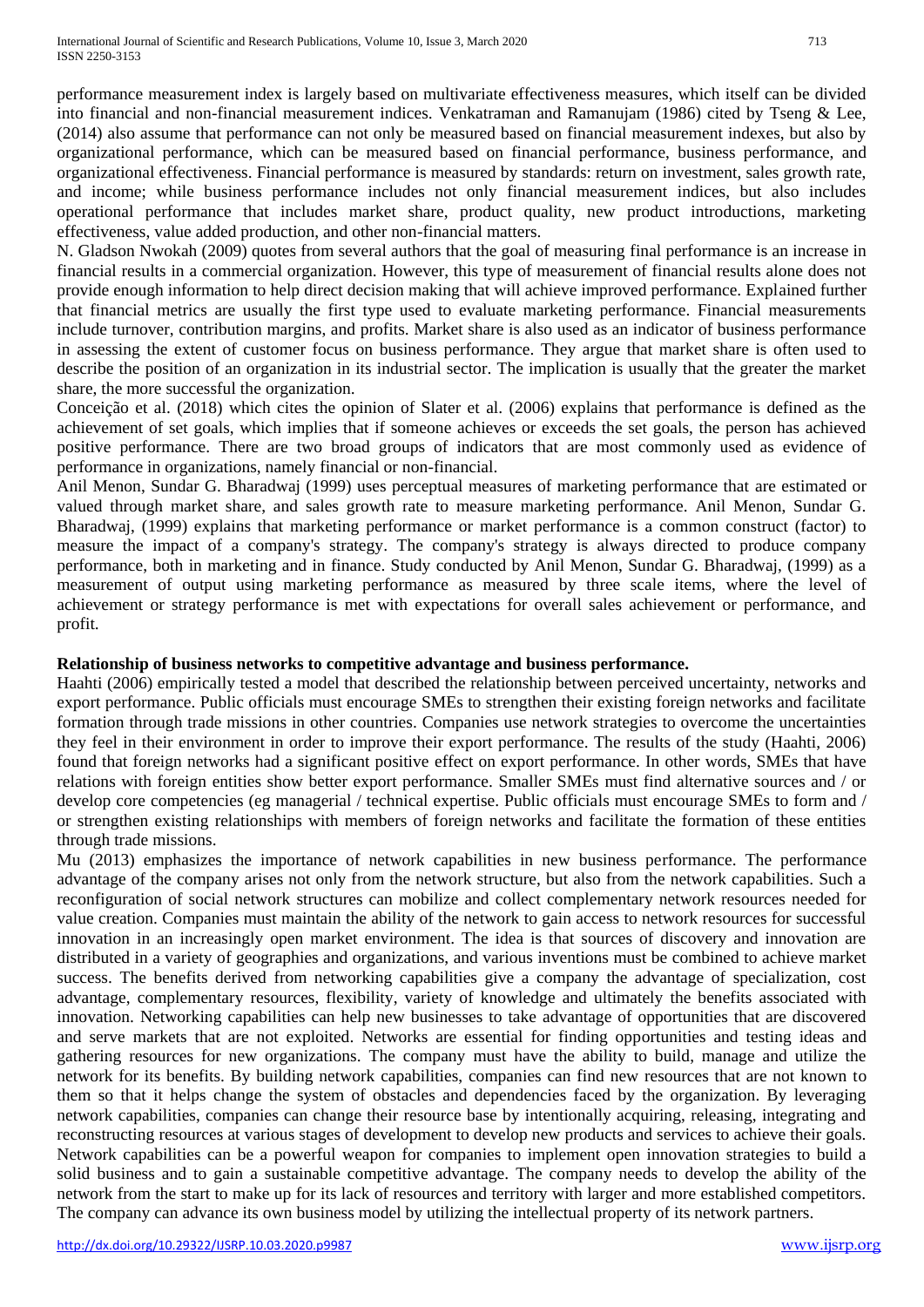Peng and Yadong Luo (2000) found interpersonal relations of managers with top executives in other companies and government officials to help improve organizational performance. Relationships with officials are more important than relationships with managers at other companies, this shows that companies may have greater resource dependence on officials than at other companies. Given the enormous power officials have in transition economies, good relations with them have a stronger impact on the company, even after the substantial costs to build and maintain these relationships (including gifts, meals, etc.) are taken into account. Companies need to identify in what situations managerial relationships are beneficial, in particular, the impact of personal relationships with managers in other companies. The impact on ROA from company relationships with other managers is stronger for companies in the small service sector, in low growth industries, the relationship has little effect on ROA. Similarly, companies that benefit more from relationships with government officials in terms of market share and ROA are those in the service sector, and small. Although managerial relationships are important, companies also need to have capabilities in areas such as quality and advertising in order to perform well.

Yassine Sefiani, Barry J Davies, Robin Bown (2016) investigates the impact of networks on business performance. Using connections through social networks is important because it allows access to the latest information that is very important for the success of the Business. Connections are intrinsic to the operation of many valuable social processes, centers of transmission of knowledge, and the creation of opportunities. Social networks in the form of strong and weak social ties can act as sources of information and new ideas and provide access to new resources. Strong relationships with suppliers allow companies to obtain financial resources in the form of trade credit, this shows that business networks using connections have a large impact on financial performance. Networking relationships will provide a powerful impetus for successful companies to truly become proficient in partnership work. Every business needs partnerships with others to succeed. Yassine Sefiani's study, Barry J Davies, Robin Bown, (2016) found that networking is a significant factor influencing the success of SMEs.

Parashar (2007) explains that the competitiveness of small and medium businesses in the international market increases with the industrial network group approach. The network cluster provides an ideal setting for SMEs to access support systems. The effort to form a network group from scratch is the first step in a cluster development program. Geographic concentrations of companies that are similar or complementary, and the similarity of needs and support requirements accelerate the spread of best practices through the demonstration effect. Successful groups are those who are able to respond to changing global market demands in terms of quality, reliability, fast delivery and price awareness. Approaches such as quality up-grade programs, marketing promotions through exhibitions and overseas missions and the creation of export consortia can be applied to improve the competitiveness of network clusters. All of these approaches are based on group approaches that lead to stronger networks between companies.

Eisingerich, Bell, Eisingerich, & Bell (2008) in their study explained that social networks can help in understanding why some service companies have managed to reinvent themselves and continue to succeed in the business-tobusiness environment, while others are slow to change and decline. Marketing concepts and practices recognize that exchanges between buyers and sellers are often embedded in social relationships, so it is necessary to include the role of the larger social network in which business-to-business service companies operate. The strength of the network between companies and openness to new actors as supporters of competitive advantage in business-to-business services. Successful service providers tend to be characterized by the capacity to maintain the right balance between network strength, openness, and the ability to adjust changing conditions over time. Network characteristics, such as connectivity, stability and relationship intensity when combined with diversity of membership and openness to new exchange partners, can help explain why certain service providers fail while others dynamically adapt to changing environments. The characteristics of network relationships, such as intensity and openness, act as challenges and opportunities. Strong and open network relationships are very important in maintaining the performance of service companies. (Eisingerich et al., 2008) explained that the strength of the network between companies and openness to new actors as supporters of competitive advantage in business-to-business services.

Wu & Chen (2012) conducted a study of the social ties of corporate leaders, namely the ties of business networks affecting a company's competitive advantage. Networks between organizations in terms of reach and boundary alliances can predict the effectiveness of leaders. The social relations of corporate leaders are as important as human capital such as the nature, behavior, attitudes, and other individual attributes. In Asian markets with underdeveloped institutions and inefficient strategic factor markets, social ties play an important role in obtaining important assets, identifying valuable information, and gaining legitimacy. Networking is a means needed to get resources that might not be available through the right market channels. The results of the survey show that business leaders' business relationships contribute positively to the company's competitive advantage.

Anwar (2018) revealed that business networks positively influence competitive advantage and business performance. Competitive advantage fully mediates the relationship between business networks and new business performance. Businesses must utilize business networks to gain competitive advantage and improve performance. The mediating role of competitive advantage reveals that competitive advantage is a significant mediator between business networks and business performance. The establishment of networks rooted between companies and suppliers allows the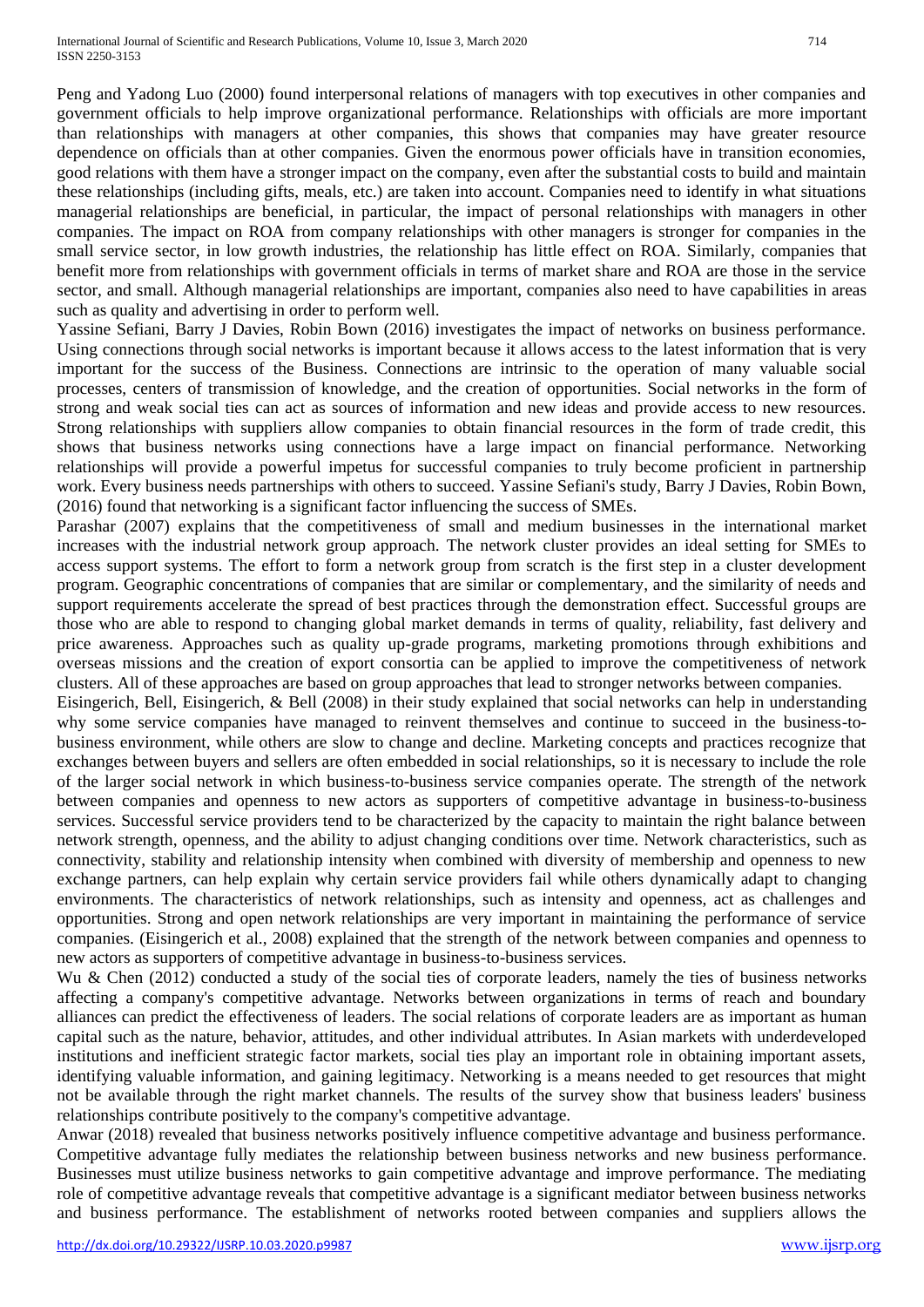creation of new information mechanisms, solutions to shared problems, trust and commitment which in turn provide innovative reflective capabilities that enable companies to improve performance.

## **The relationship of competitive advantage and business performance**

Vinh Nhat Lu (2007) examines variables that have an impact on export marketing performance. It was explained that the two uses of the internet in export marketing contributed significantly to variations in the export marketing performance of the Australian export market business namely cost reduction and competitive advantage. This means that how an export market business considers the use of the internet in relation to cost reduction and competitive advantage can be used to significantly predict its marketing performance. With regard to the internet providing a company's competitive advantage, study findings show that if the internet is used to provide a company's competitive advantage over competitors, this will have a positive impact on export marketing performance. Therefore, the internet gives companies a competitive advantage over competitors and reduces the intensity of competition in foreign markets. The management of export market businesses also needs to be aware of this and must use the internet as a competitive weapon for the success of export marketing.

Kamukama, Ahiauzu, & Ntayi (2011) investigated and tested the mediating effects of competitive advantage on the relationship between intellectual capital and financial performance in the microfinance industry. The findings show that the mediating effect of competitive advantage on the relationship between intellectual capital and firm performance satisfies mediation conditions. This is true because the unique intellectual assets within the organization can put the organization in a better competitive position. This finding links well with the resource-based view (RBV) of companies which postulates that the existence of assets that is difficult to replicate is related to the company's competitive position. Other scientists also determined that intellectual capital is a group of invisible assets that are ascribed to the organization and that most significantly influences the company's competitive position and performance. The discussion above confirms that the presence of competitive advantage acts as a channel between intellectual capital and financial performance in microfinance institutions. Thus, competitive advantage is a true mediator of the relationship between intellectual capital and financial performance.

Qun Tan Carlos M.P. Sousa (1983) revealed the important mediating role of competitive advantage in the relationship between marketing capabilities and export performance. Specifically, it was found that two types of competitive advantage (ie low cost advantage and differentiation advantage) positively mediated the effect of capabilities on financial export performance and / or non-financial export performance. These results indicate that exporting companies need to develop professional skills and knowledge in designing and developing new products, responding to market changes with pricing tactics, managing good relations with distributors and customers, and delivering communication messages effectively. This determines the level of marketing ability to meet customer needs, and therefore, establishes the basis for high exporters' financial and non-financial export performance. In addition, when developing marketing capabilities, managers must always pay attention to competition. That is, they need to develop marketing capacity that can bring a position of competitive advantage. In this way, the potential of marketing capabilities to achieve superior financial and non-financial export performance can be fully realized. Therefore, the development of competitive profit-oriented marketing capabilities, which depend only on marketing capabilities, is very important. The decision on what type of competitive advantage the company will focus on depends on the resources and skills available at the company. Similarly, one can build the ability to produce certain types of competitive advantage. Mzoughi, Bahri, & Ghachem, (2008) investigated the effect of competitive advantage on organizational performance. The results show that competitive advantage has an important influence on performance. Every company strives to pursue competitive achievements in efficiency, effectiveness, creation of value-added

services, customer satisfaction levels for superior performance. Competitive advantage was found to have a significant effect on market performance and financial performance (Mentzer, Min, & Zacharia, 2000). Li, Ragunathan, Ragu-nathan, & Rao (2006) prove that product innovation, quality from time to time as a competitive advantage can lead to organizational performance. Rua, França, & Fernández Ortiz (2018) stated that the strategy to increase competitiveness will be able to improve business performance. Potjanajaruwit (2018) found that competitive advantage has a direct positive effect on company performance, where differentiating business products and services as competitive advantages will be able to improve company performance. Md, Shamimul Azim (2017) The competitive strategy approach ensures companies to adapt in a competitive environment will improve company performance.

Daniel I. Prajogo Adegoke Okay (2016) understands competitive advantage as excellence in service innovation. Service innovation excellence is the result and service process that consists of new features, new processes and new ways of providing services. Innovations in features, processes, activities and methods to provide core services are seen as competitive weapons for companies. Companies with competitive advantages in innovation can improve business performance by providing superior value. The ability to offer superior services leads to the creation of new market niches that can be utilized by companies, thus enabling companies to attract more customers which leads to an increase in market share and increased performance.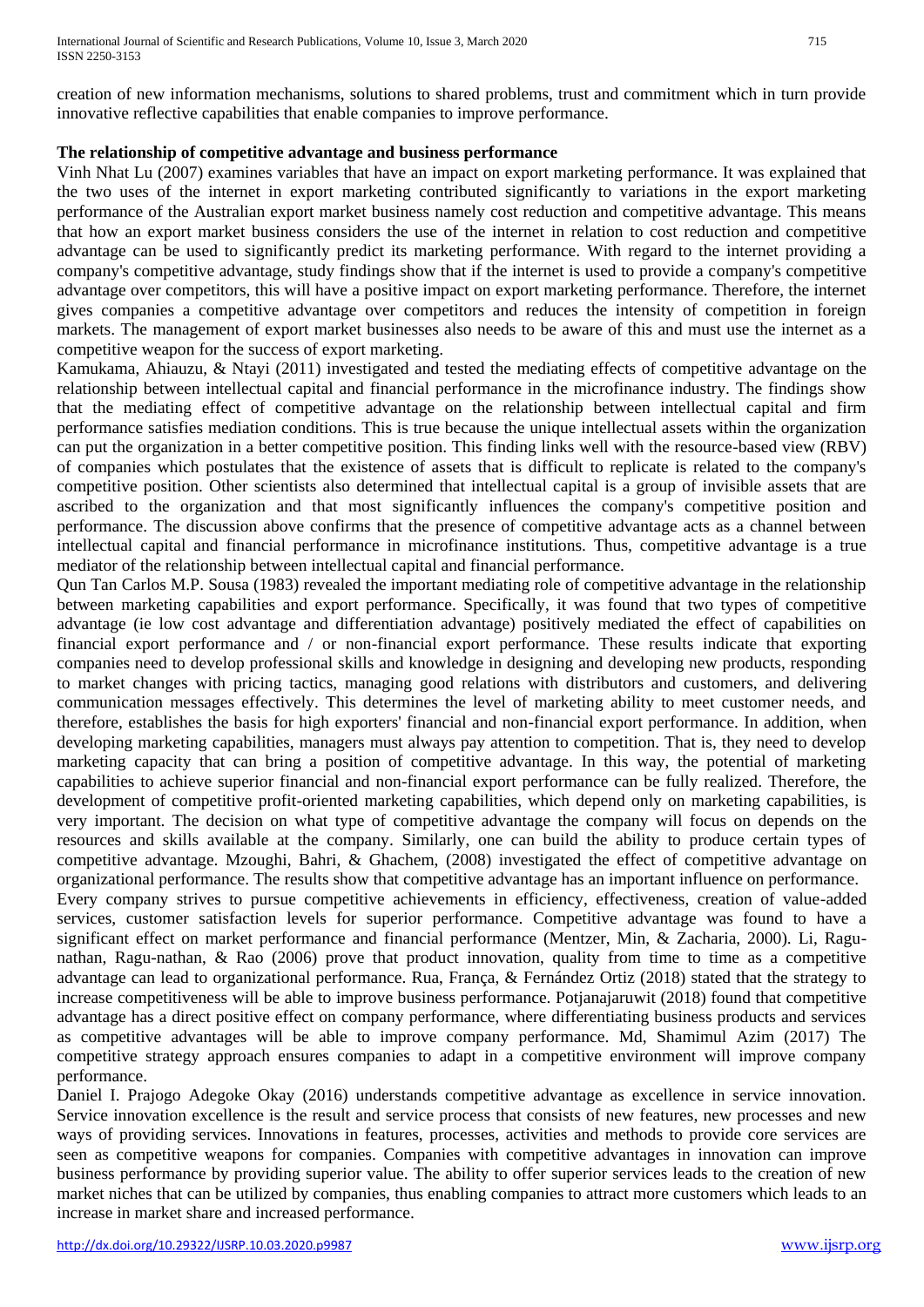Campo et al. (2014) Competitiveness excellence in service innovation has a direct and positive influence on marketing performance. The perception of competitive advantage in service innovation and performance confirms the importance of investing in innovation to improve services offered in the medium and long term. Excellence in service innovation as a mechanism to differentiate and improve performance for customers so that the company is in a position to obtain greater business profits. Increasing the ability of a hotel to innovate compared to its competitors is a major investment in human resources and capital as well as improvements in the internal administration process allowing an increase in service quality.

Haim Hilman Narentheren Kaliappen (2015) examines the relationship between innovation strategies as competitiveness (process innovation and service innovation) and organizational performance in the context of the hospitality industry. The results show that hotels use process innovation and service innovation as functional level strategies. Process innovation and service innovation strategies are positively related to performance. The application of process innovation and service innovation as a functional strategy can help to achieve better performance in the hospitality industry. Innovation for the hospitality industry as an important strategic issue in today's highly competitive environment because it is believed will improve their overall performance. Hoteliers want to reduce costs, gain greater market share, increase internal efficiency, reach economies of scale and monitor potential competitors. Hoteliers are pursuing service innovation to create unique service creation, change business designs and quickly respond to customer requirements and achieve better performance. Service innovation as a competitiveness for hoteliers to struggle in today's turbulent business environment.

Ahmed Agyapong, Henry Kofi Mensah (2016) found the importance of innovative capabilities in developing the right strategy for hotels. The hotel's dependence on innovative capabilities enables managers to develop appropriate responses to intense competition in the hospitality industry, thereby improving performance. This helps managers develop appropriate responses to meet the increasing needs of customers. This shows that innovative capabilities as competitiveness capabilities affect hotel performance. Nair & Ph (2016) service quality is seen as hospitality competitiveness because it involves the comfort of hotel guests. Very useful hotel managers to improve service quality because it has a significant effect on business performance. Ph, Crina, & Cohuţ (2017) view quality in the hospitality industry as a competitive advantage in an increasingly competitive market, guaranteeing quality of service is very important and increasingly influenced by a number of factors such as expanding consumer rights and the allegation of the emergence of more quality-conscious tourists. Companies that offer services that do not meet these expectations will gradually lose their customers, with their market share shrinking, while companies that provide quality services with standards will succeed in terms of customer loyalty, increasing market share and profitability. Based on the conceptual framework that has been proposed, the conceptual framework can be described as follows:



Figure 1: Conceptual framework

Based on the conceptual framework of this study, the following hypotheses are proposed:

Hypothesis 1: Business networks have a positive and significant effect on competitive advantage and business performance

Hypothesis 1a: Business networks have a significant positive effect on business performance. Hypothesis 1b: Business networks have a significant positive effect on competitive

advantage.

Hypothesis 1c: Business networks have a significant positive effect on business performance through competitive advantage

Hypothesis 2: Competitiveness advantages have a significant positive effect on business Performance

## **Methodology**

This research was designed using the Hypothetical-descriptive approach, which is a research process approach that enables the development and testing of the null hypothesis with complete empirical descriptions and facts to illustrate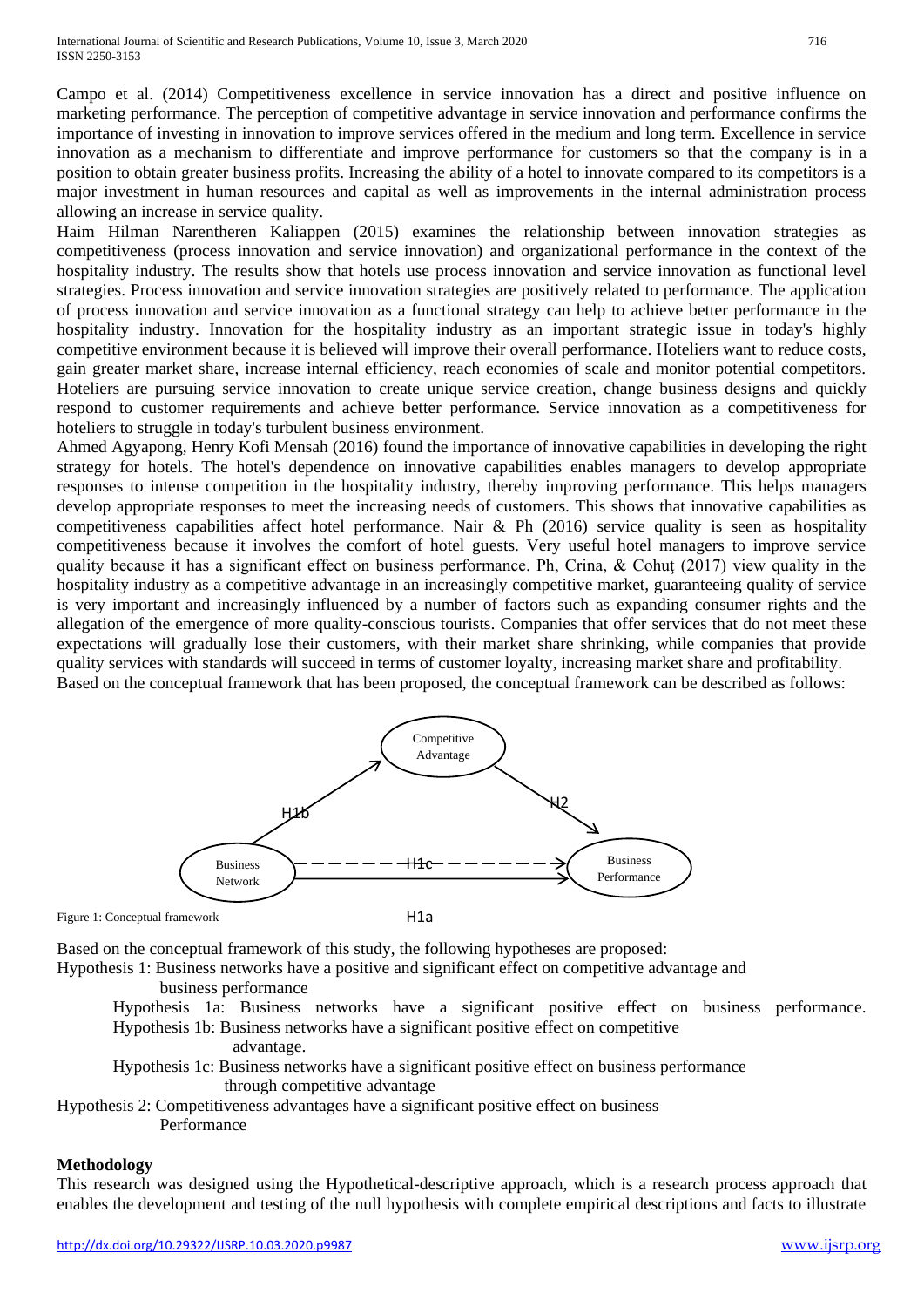the accompanying theoretical conceptions (Ferdinand, 2014). To test the hypothesis in this study, the instrument for data collection in this study began with the determination of the variables to be investigated and then determined the indicators, then then made a list of questions in tabular form to be submitted to respondents. The population of this study is all hotels in Makassar, which are 135 hotels. The sample used in the study was 97 taken based on the number of questionnaires returned. A total of 97 samples met the criteria for testing using the Partial Least Square (PLS) analysis tool. Based on the objectives of this study, the organization of the unit of analysis in this study is the organization or the hotel manager. Respondents representing the unit of analysis were taken as sources of information at the hotel manager level. The analytical method used in this research is Structural Equation Modeling (SEM) with the variance approach or commonly called Partial least square path modeling (PLS-PM) using the Smart PLS 3 application program. SEM is a statistical technique that has the ability to analyze patterns of relationships between latent constructs with each other, as well as direct measurement errors. The reason for using SEM is because of SEM's ability to estimate relationships between variables that are multiple relationships. This relationship is formed by the structural model, in addition, SEM also has the ability to describe the pattern of relationships between latent (unobserved) and manifest variables (manifest variables).

## **Results**

The first evaluation is a measurement model that is evaluating the relationship between constructs and indicators through two stages of evaluation, namely convergent validity and discriminant validity. The results of the evaluation of the convergent validity look like in table 1 below: Table 1: Convergent validity

|                              | Crombach's |       | Composite   | Average Varian  |
|------------------------------|------------|-------|-------------|-----------------|
|                              | alfa       | rho A | Reliability | Extracted (AVE) |
| <b>BUSINESS NETWORK</b>      | 0.777      | 0.787 | 0.848       | 0,530           |
| <b>BUSINESS PERFORMANCE</b>  | 0.843      | 0.848 | 0.881       | 0,515           |
| <b>COMPETITIVE ADVANTAGE</b> | 0.860      | 0.867 | 0.900       | 0.643           |

Contruct reliability and validity

From table 1 it can be seen that the Crombach's alpha value is above 0.7. Likewise, the rho\_A value is above 0.7 and the composite reliability value is above 0.7 while the AVE value for all constructs is above 0.5 so it can be said that the business network construct, competitive advantage and business performance are reliable. For the evaluation of discriminant validity as shown in table 2 below: Table 2: Discriminant validity

| Discriminant validity |                  |                 |             |  |
|-----------------------|------------------|-----------------|-------------|--|
|                       | <b>Businesss</b> | <b>Business</b> | Competitive |  |
|                       | Network          | Performance     | advantage   |  |
| BN1                   | 0,698            | 0,306           | 0,515       |  |
| BN <sub>2</sub>       | 0,700            | 0,459           | 0,336       |  |
| BN <sub>3</sub>       | 0,657            | 0,348           | 0,452       |  |
| BN4                   | 0,769            | 0,435           | 0,401       |  |
| BN <sub>5</sub>       | 0,805            | 0,543           | 0,503       |  |
| BP1                   | 0,394            | 0,717           | 0,378       |  |
| BP <sub>2</sub>       | 0,357            | 0,712           | 0,434       |  |
| BP3                   | 0,307            | 0,707           | 0,383       |  |
| BP4                   | 0,432            | 0,653           | 0,478       |  |
| BP <sub>5</sub>       | 0,379            | 0,739           | 0,397       |  |
| BP <sub>6</sub>       | 0,499            | 0,792           | 0,545       |  |
| BP7                   | 0,492            | 0,696           | 0,504       |  |
| CA1                   | 0,488            | 0,508           | 0,756       |  |
| CA <sub>2</sub>       | 0,579            | 0,534           | 0,820       |  |
| CA3                   | 0,442            | 0,578           | 0,877       |  |
| CA4                   | 0,493            | 0,510           | 0,831       |  |
| CA5                   | 0,427            | 0,383           | 0,716       |  |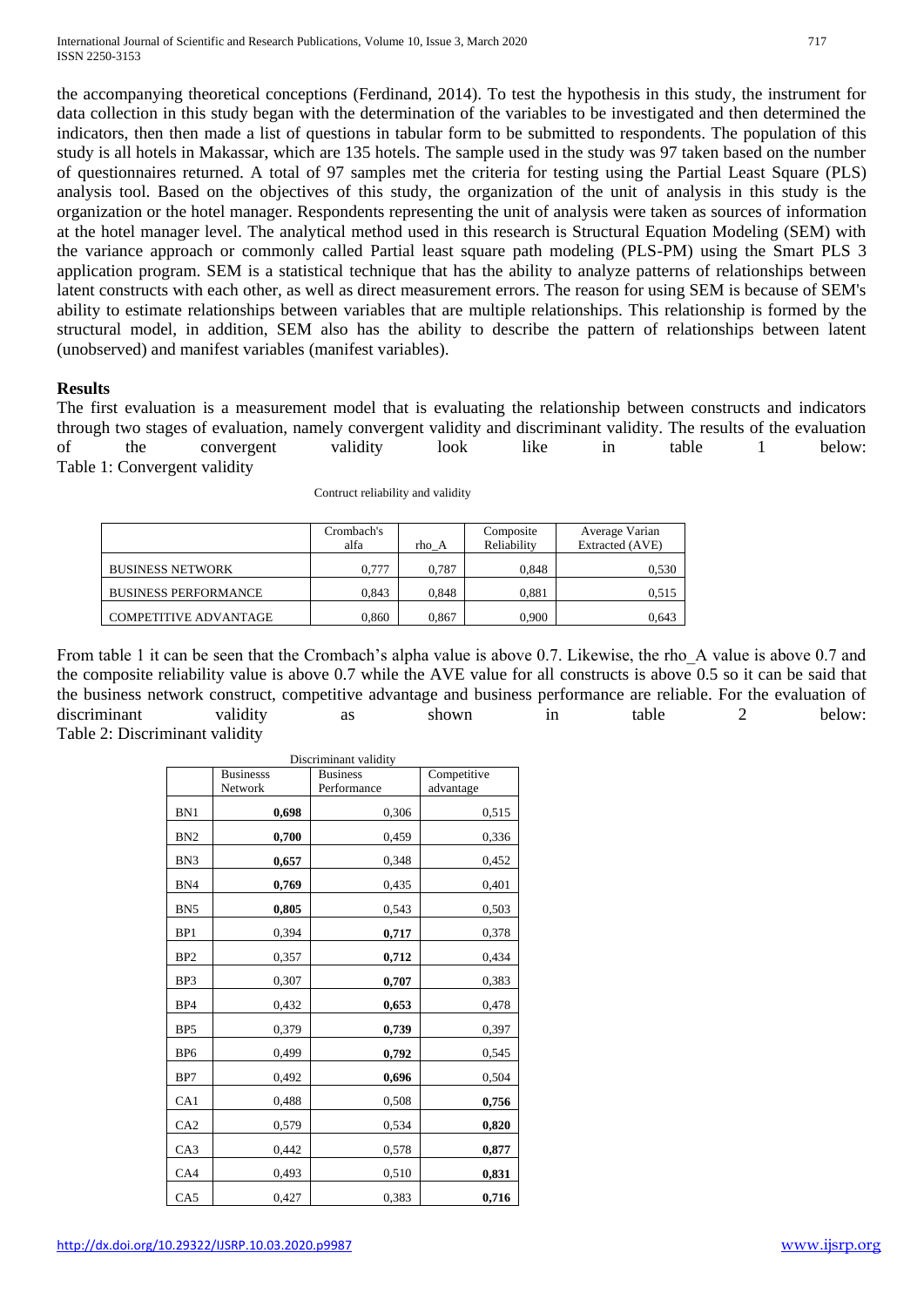From table 2 it can be seen that each indicator correlates higher with each construct compared to other constructs so it is said to have good discriminant validity. The R square values are shown in table 3 below: Table 3: R Square

| R Square              |          |                   |       |  |
|-----------------------|----------|-------------------|-------|--|
|                       | R Square | R Square Adjusted |       |  |
| Business performance  | 0.461    |                   | 0.449 |  |
| Competitive Advantage | 0.372    |                   | 0.365 |  |

Based on table 3 above, the R square value of the business performance contract is 0.461, which means that the business network construct and competitiveness excellence can simultaneously explain the variability of business performance constructs of 46.1%, the rest is determined by other factors outside this research model. Furthermore, the value of R square for a competitive advantage construct of 0.372 means that the business network construct is able to explain the competitive advantage construct of 37.2%, the rest is determined by other factors outside this research model. The structural model, as shown in Figure 2 below:



Figure 2: Structural model

The next evaluation is testing the research hypothesis as shown in the table below: Table 4: Path coefficients

| Path coefisien                 |                 |              |        |           |              |       |  |
|--------------------------------|-----------------|--------------|--------|-----------|--------------|-------|--|
|                                |                 | Original     | Sample | Standard  | T statistics | P     |  |
|                                |                 | sample $(O)$ | Mean   | Deviation | ( O/STDEV )  | value |  |
| <b>Business</b>                | <b>Business</b> |              |        |           |              |       |  |
| <b>Network</b>                 | performance     | 0,312        | 0,324  | 0.094     | 3,325        | 0,001 |  |
| <b>Business</b>                | Competitive     |              |        |           |              |       |  |
| <b>Network</b>                 | Advantage       | 0.610        | 0,622  | 0.062     | 9.846        | 0,000 |  |
| Competitive                    | <b>Business</b> |              |        |           |              |       |  |
| Advantage                      | performance     | 0,442        | 0.439  | 0,113     | 3,927        | 0,000 |  |
| <b>Business</b><br>Competitive | <b>Business</b> |              |        |           |              |       |  |
| Advantage<br>Network           | performance     | 0,269        | 0.272  | 0,072     | 3,722        | 0,000 |  |

From table 4 shows the results of testing of 4 hypotheses namely H1a, H1b, H1c and H2. direct and indirect influence. For testing the influence of business networks on business performance shows a path coefficient of 0.312 and a statistical T value of 3.325 which is above 2.0 and P value <0.05. This result means that the business network has a significant positive effect on business performance. Thus H1a is accepted. For business networks, the competitive advantage shows a path coefficient of 0.610 and a statistical T value of 9.846 which is above 2.0 and a P value <0.05. This result means that the business network has a significant positive effect on competitive advantage. Thus H1b is accepted. For the influence of business networks on business performance through competitive advantage shows a path coefficient of 0.269 and a statistical T value of 3.722 which is above 2.0 and P value <0.05. This result means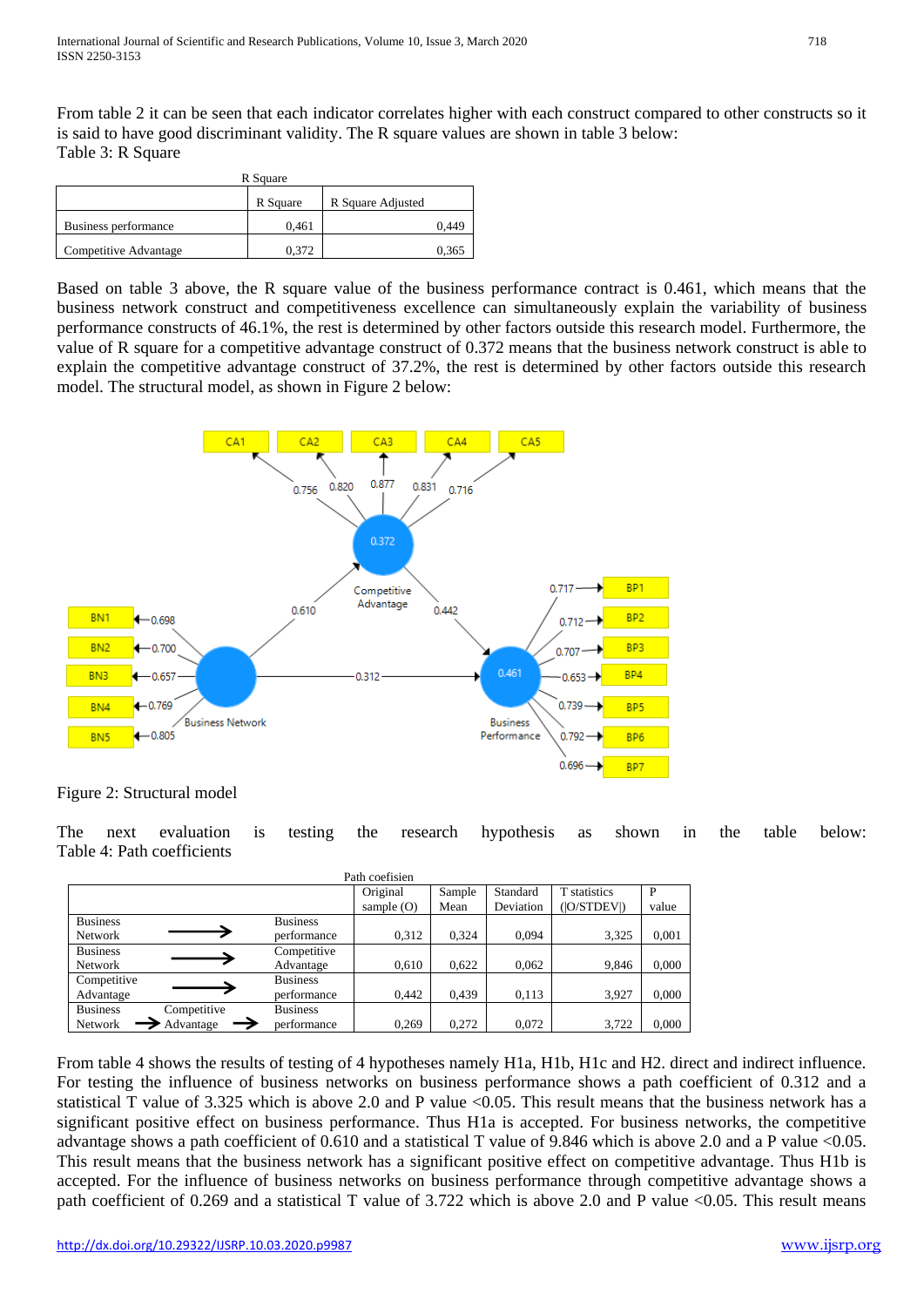that the business network has a significant positive effect on business performance through competitive advantage. Thus H1c is accepted. And for the influence of competitive advantage on business performance shows a path coefficient of 0.442 and a statistical T value of 3.927 which is above 2.0 and P value <0.05. This result means that competitive advantage has a significant positive effect on business performance. Thus H2 is received.

## **Discussion**

This finding is in line with the view of the company's business relationships providing important information to the company, fostering trust, and promoting shared goals among the parties that have mutual interests. Business relationships enable companies to obtain technology development developed by business partners and integrate it with existing technology. Thus the company can launch products / services that are newer and perform better than its competitors (Chen & Wu, 2011). This study is also in line with the study conducted by Wu & Chen (2012) network relations are the means required to obtain resources that may not be available through market channels. Business ties that occur with suppliers, customers and distributors will be able to create products that have unique benefits compared to competitors, have superior quality than competitors, products that are more advanced than products in the same market and different products from competing products. The results of this study are also not in line with the views of Yassine Sefiani, Barry J Davies, Robin Bown (2016) that the business network is also related to the strength of the network where the business network has a network of supporting government, financial institutions, business partners (suppliers, customers, contractors) and trade association. This is in the study of Yassine Sefiani, Barry J Davies, Robin Bown (2016) as a reflection of business success. This research is in line with research conducted by Anwar (2018) that the company's efforts in developing relationships with customers, suppliers and competitors will create customer value through services, create products / services with certain brands, and be able to adjust products / services to changing customer needs, so that this will be able to increase customer satisfaction, sales growth and increase the quality of products / services. Huang, Lai, & Lo (2012) put forward their view that business networks relate to interactions with suppliers, customers and competitors. Where companies often communicate and build partnerships with suppliers, customers and competitors, interact with suppliers, customers and competitors to stimulate new product ideas, developing new products and working with suppliers, customers and competitors to test new products. Interaction in the business network will reflect innovation in improving quality, competitiveness, brand awareness, new service processes, and product / service designs that are faster than competitors. Thus, it will be able to increase profits, market share and sales growth. Mukhamad Najib Akira Kiminami (2011) considers that innovation in a business is an effort to maintain competitiveness in an ever-changing environment. Changes in the business environment, such as shifting consumer demand, technology, and others, can encourage companies to be more innovative. Nadjib (2011) states that cooperation with customers, suppliers and cooperation with other companies in the same business and service development providers will be able to create novelty or modification in product, process or marketing aspects so as to increase sales volume, profitability and market share.

## **Conclusion**

Efforts to establish connections with buyers, spend a lot of effort to develop connections with competitors, maintain good communication with customers, suppliers and competitors, commitment and responsibility in relationships with customers, suppliers and competitors can increase competitive advantage. Efforts to establish connections with customers, efforts to develop connections with competitors, maintain good communication with customers, suppliers and competitors, and commit and take responsibility in relationships with customers, suppliers and competitors can improve business performance

## **Implications of theory**

The variable of competitive advantage in this study is proven as a mediation between business network variables on the performance of the hotel business in Makassar City and proves a resource-based theory that sustainable competitive advantage comes from valuable and rare resources and control capabilities of companies. can be substituted.

## **Managerial Implications**

Hospitality managers need to consider business networks in an effort to achieve competitive advantage and business performance. The ability of company resources such as business networks can improve competitive advantage so as to improve the performance of the hospitality business.

## **Referensi**

[1] Ahmed Agyapong, Henry Kofi Mensah, A. M. A. (2016). The moderating role of social network on the relationship between innovative capability and performance in the hotel industry. *International Journal of*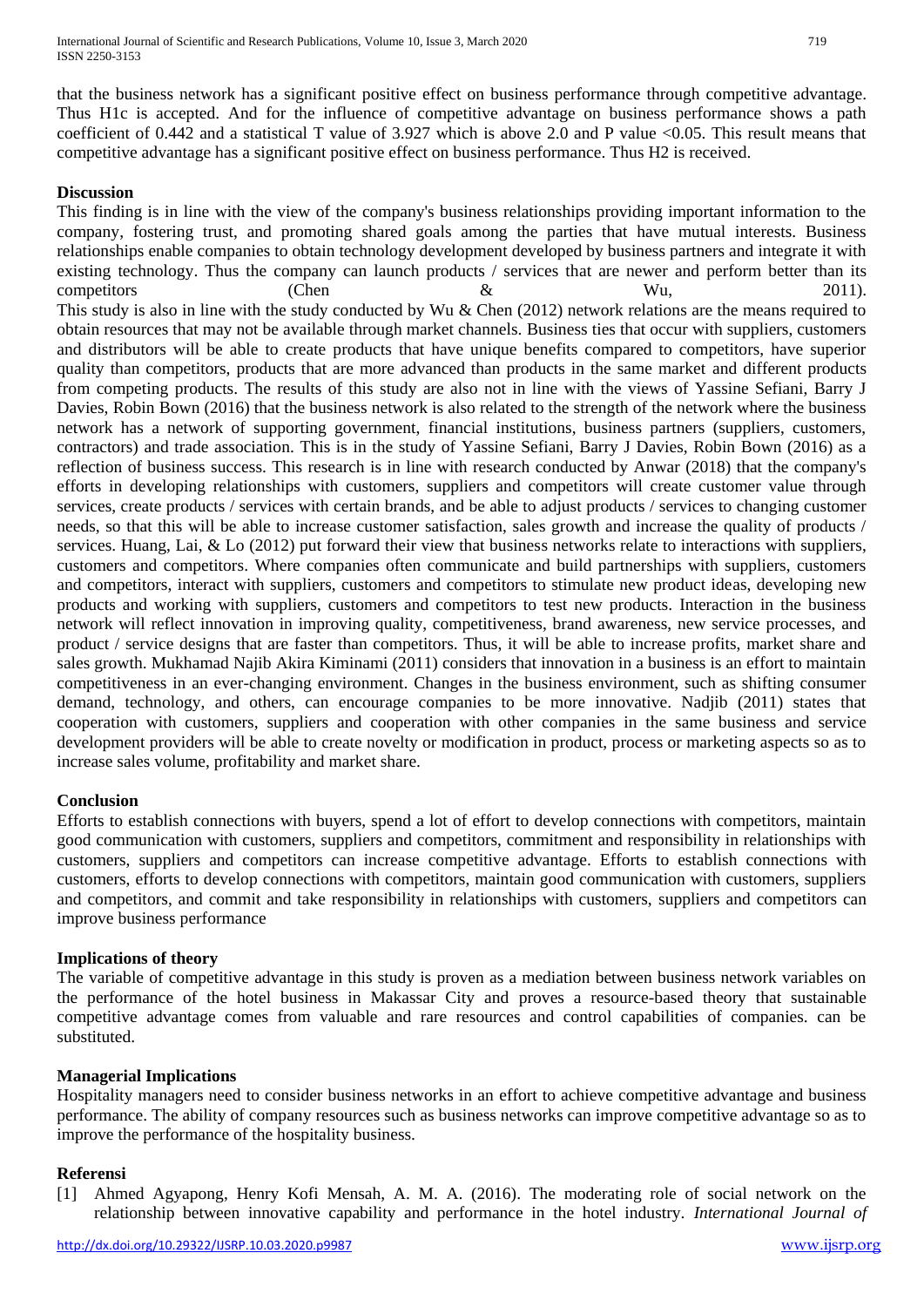*Emerging Markets*. Retrieved from https://doi.org/10.1108/IJoEM-11-2016-0293

- [2] Anil Menon, Sundar G. Bharadwaj, P. T. A. and S. W. E. (1999). Antecedents and Consequences of Marketing Strategy Making: A Model and a Test. *Journal of Marketing*, *63*(2), 18–40.
- [3] Anwar, M. (2018). Networking and new venture 's performance: mediating role of competitive advantage. *International Journal of Emerging Markets*, *13*(5), 998–1025. https://doi.org/10.1108/IJoEM-07-2017-0263
- [4] Barney, J., Wright, M., & Ketchen, D. J. (2001). The resource-based view of the firm: Ten years after 1991. *Journal of Management*, *27*(6), 625–641. https://doi.org/10.1016/S0149-2063(01)00114-3
- [5] Bobirca, A., & Cristureanu, C. (2015). Advances in Hospitality and Leisure Article information : *Advances in Hospitality and Leisure*, *4*, 75–99.
- [6] Brownhilder Ngek Neneh. (2017). Article information : Customer orientation and SME performance : the role of networking ties. *African Journal of Economic and Management Studies*.
- [7] Byoungho Jin Sojin Jung. (2016). Journal of Small Business and Enterprise Development. *Journal of Small Business and Enterprise Development*, *23*(3).
- [8] Caldwell, C., Floyd, L., Taylor, J., Woodard, B., & Woodard, B. (2014). Beneficence as a source of competitive advantage. *Journal of Management Development*, *33*(10), 1057–1079. https://doi.org/10.1108/JMD-01-2013- 0007
- [9] Campo, S., Díaz, A. M., Yagüe, M. J., Campo, S., Díaz, A. M., & Yagüe, M. J. (2014). Hotel innovation and performance in times of crisis. *International Journal of Contemporary Hospitality Management*, *26*(8), 1292– 1311. https://doi.org/10.1108/IJCHM-08-2013-0373
- [10] Chen, X., & Wu, J. (2011). Industrial Marketing Management Do different guanxi types affect capability building differently ? A contingency view. *Industrial Marketing Management*, *40*(4), 581–592. https://doi.org/10.1016/j.indmarman.2010.12.014
- [11] Conceição, J., Camargo, S. M., Maria, A., Toaldo, M., Didonet, S. R., Conceição, J., … Didonet, S. R. (2018). The role of marketing capabilities , absorptive capacity , and innovation performance. *Marketing Intelligence & Planning*. https://doi.org/10.1108/MIP-11-2017-0312
- [12] D. Passemard Brian H. Kleiner. (2000). Competitive Advantage in Global Industries. *Management Research News*, *23*(7/8), 111–117.
- [13] Daniel I. Prajogo Adegoke Oke. (2016). Human capital, service innovation advantage, and business performance: the moderating roles of dynamic and competitive environments. *International Journal of Operations & Production Management*, *36*(9).
- [14] Debadutta Panda Sriharsha Reddy. (2016). Resource based view of internationalization : evidence from Indian commercial banks. *Journal of Asia Business Studies*, *10*(1), 41–60. https://doi.org/10.1108/JABS-10-2014-0082
- [15] Devlin, J., Ennew, C. T., Devlin, J., & Ennew, C. T. (2006). Understanding competitive advantage in retail financial services Understanding competitive advantage in retail financial services. *International Journal of Banking Marketing*, *15*(3), 73–82.
- [16] Eisingerich, A. B., Bell, S. J., Eisingerich, A. B., & Bell, S. J. (2008). Managing networks of interorganizational linkages and sustainable firm performance in business-to-business service contexts. *Journal of Services Marketing*, *22*(7), 494–504. https://doi.org/10.1108/08876040810909631
- [17] Haahti, E. B. U. Y. A. (2006). Perceived uncertainty, networking and export performance: A study of Nordic SMEs Emin Babakus Ugur Yavas Antti Haahti Article. *European Business Review*, *18*(1), 4–13.
- [18] Haim Hilman Narentheren Kaliappen. (2015). Innovation strategies and performance : are they truly linked ? *World Journal of Entrepreneurship, Management and Sustainable Development*, *11*(1), 48–63. https://doi.org/10.1108/WJEMSD-04-2014-0010
- [19] Hokey Min Hyesung Min. (2006). Benchmarking the quality of hotel services : managerial. *International Journal of Quality & Reliability Management*, *14*(6), 582–597.
- [20] Huang, H., Lai, M., & Lo, K. (2012). Technovation Do founders ' own resources matter ? The influence of business networks on start-up innovation and performance. *Technovation*, *32*(5), 316–327. https://doi.org/10.1016/j.technovation.2011.12.004
- [21] Jasmine Tata Sameer Prasad. (2015). Immigrant family businesses: social capital, network benefits and business performance. *International Journal of Entrepreneurial Behavior & Research*, *21*(6), 842–866.
- [22] Jorge Pereira-Moliner Eva M. Pertusa-Ortega Juan José Tarí Maria D. Lopez-Gamero Jose F. Molina-Azorin. (2016). Organizational design, quality management and competitive advantage in hotels. *International Journal of Contemporary Hospitality Management*, *28*(4).
- [23] Kamila Borsekova Anna Vanova and Katarina Petrikova. (2015). From Tourism Space to a Unique Tourism Place through a Conceptual Approach to Building a Competitive Advantage. *Marketing Places and Spaces*, *10*, 155–172. https://doi.org/10.1108/S1871-317320150000010012
- [24] Kamukama, N. (2013). Intellectual capital : company ' s invisible source of competitive advantage. *Competitiveness Review: An International Business Journal*, *23*(3), 260–283.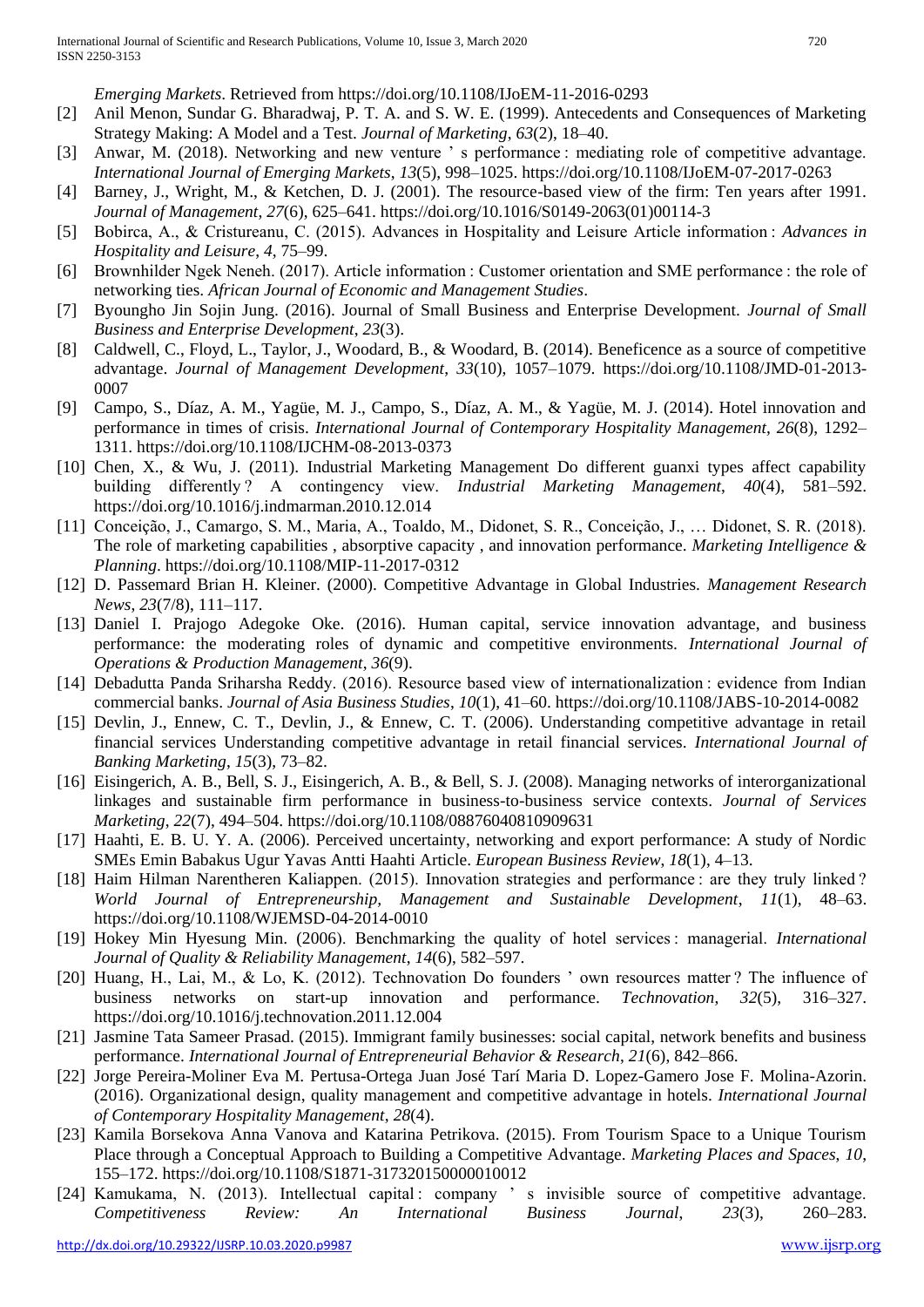https://doi.org/10.1108/10595421311319834

- [25] Kamukama, N., Ahiauzu, A., & Ntayi, J. M. (2011). Competitive advantage : mediator of intellectual capital and performance. *Journal of Intellectual Capital*, *12*(1), 152–164. https://doi.org/10.1108/14691931111097953
- [26] Kandampully, J., & Duddy, R. (2001). Service System : A Strategic Approach to Gain a Competitive Advantage in the Hospitality and Tourism Industry. *International Journal of Hospitality & Tourism Administration*, *2*(1), 27–47.
- [27] Klerk, S. De, & Saayman, M. (2012). Emerald Article : Networking as key factor in Artpreneurial success Networking as key factor in Artpreneurial success. *European Business Review*, *24*(5), 382–399. https://doi.org/10.1108/09555341211254490
- [28] Kozlenkova, I. V, Samaha, S. A., & Palmatier, R. W. (2013). Resource-based theory in marketing. *Journal of the Academic. Marketing Science*. https://doi.org/10.1007/s11747-013-0336-7
- [29] Li, S., Ragu-nathan, B., Ragu-nathan, T. S., & Rao, S. S. (2006). The impact of supply chain management practices on competitive advantage and organizational performance. *The International Journal of Management Science*, *34*, 107–124. https://doi.org/10.1016/j.omega.2004.08.002
- [30] Ma, H. (1999). Creation and preemption for competitive advantage. *Management Decision*, *37*(3), 259–267.
- [31] Ma, H. (2000). Competitive Advantage and Firm Performnace. *Competitiveness Review: An International Business Journal*, *10*(102), 15–32. Retrieved from http://dx.doi.org/10.1108/eb046396%0Ahttp://dx.doi.org/10.1108/00251749610145889%0Ahttp://dx.doi.org/10. 1108/00251749910264497%0Ahttp://dx.doi.org/10.1108/08858629810226654
- [32] Md, Shamimul Azim, H. H. A. and A. H. G. (2017). Competitive Strategy and Firm Performance: A Review of Literature. *International Journal of Business and Technopreneurship*, *7*(1), 87–92.
- [33] Mentzer, J. T., Min, S., & Zacharia, Z. G. (2000). The Nature of Interfirm Partnering in Supply Chain Management. *Journal of Retailing*, *76*(4), 549–568.
- [34] Michael E. Porter. (1985). *Competitive Advantage; Creating and Sustaining*. New York: The Free Press A Division of Macmillan, Inc. 866 Third Avenue, New York, N.Y. 10022 Maxwell.
- [35] Mu, J. (2013). Networking capability , new venture performance and entrepreneurial rent. *Journal of Research in Marketing and Entrepreneurship*, *15*(2), 101–123. https://doi.org/10.1108/JRME-06-2012-0011
- [36] Muhammad Anwar, Atiq Ur Rehman, S. Z. A. S. (2017). Article information : Networking and New Venture ' s Performance : Mediating Role of Competitive Advantage \* Corresponding Author. *International Journal of Emerging Markets*.
- [37] Mukhamad Najib Akira Kiminami. (2011). Innovation , cooperation and business performance Some evidence from Indonesian small food. *Journal of Agribusiness in Developing and Emerging Economies*, *1*(1), 75–96. https://doi.org/10.1108/20440831111131523
- [38] Mzoughi, N., Bahri, N., & Ghachem, M. S. (2008). Impact of Supply Chain Management and ERP on Organizational Performance and Competitive Advantage: Case of Tunisian Companies. *Journal of Global Information Technology Management*, *13*(3), 24–46. https://doi.org/10.1080/1097198X.2008.10856472
- [39] N. Gladson Nwokah. (2009). Measuring Business Excellence. *Measuring Business Excellence*, *13*(3), 20–28. https://doi.org/10.1108/13683040910984293
- [40] Nair, G., & Ph, D. (2016). Impact of Service Quality on Business Performance in Hospitality Industries : An empirical study. *Journal of Tourism, Hospitality and Sports*, *17*.
- [41] Parashar, S. V. S. P. (2007). Enhancing the competitiveness of SMEs through industrial clusters : *International Journal of Technology Management and Sustainable Developmen*, *6*(3), 227–243. https://doi.org/10.1386/ijtm6.3.227/1
- [42] Peng and Yadong Luo. (2000). Managerial Ties and Firm Performance in a Transition Economy: The Nature of a Micro-Macro. *The Academy of Management Journal*, *43*(3), 486–501. Retrieved from http://www.jstor.org/stable/1556406 .
- [43] Ph, A., Crina, D. I., & Cohuţ, P. O. P. (2017). Competitiveness through in the hospitality industry-theoretical aspect and measurement methods in the international practice. *The Journal Contemporary Economy Revista Economia Contemporană*, *2*(4), 147–155.
- [44] Potjanajaruwit, P. (2018). Competitive advantage effects on firm performance: A Case study of startups in Thailand. *Journal of International Studies*, *10*, 104–111.
- [45] Qun Tan Carlos M.P. Sousa. (1983). Leveraging marketing capabilities into competitive advantage and export performance. *International Marketing Review*, *32*(1), 78–102. Retrieved from http://dx.doi.org/10.1108/IMR-12- 2013-0279
- [46] Rapert, M. I., & Wren, B. M. (1998). Service quality as a competitive opportunity. *The Journal of Marketing Service*, *12*(3), 223–235.
- [47] Ritter, T., Wilkinson, I. F., & Johnston, W. J. (2002). Firms ' ability to manage in business networks : a review of concepts. *Inaugural Meeting of the IMP Group in Asia, Curtin Univercity of Technology*.